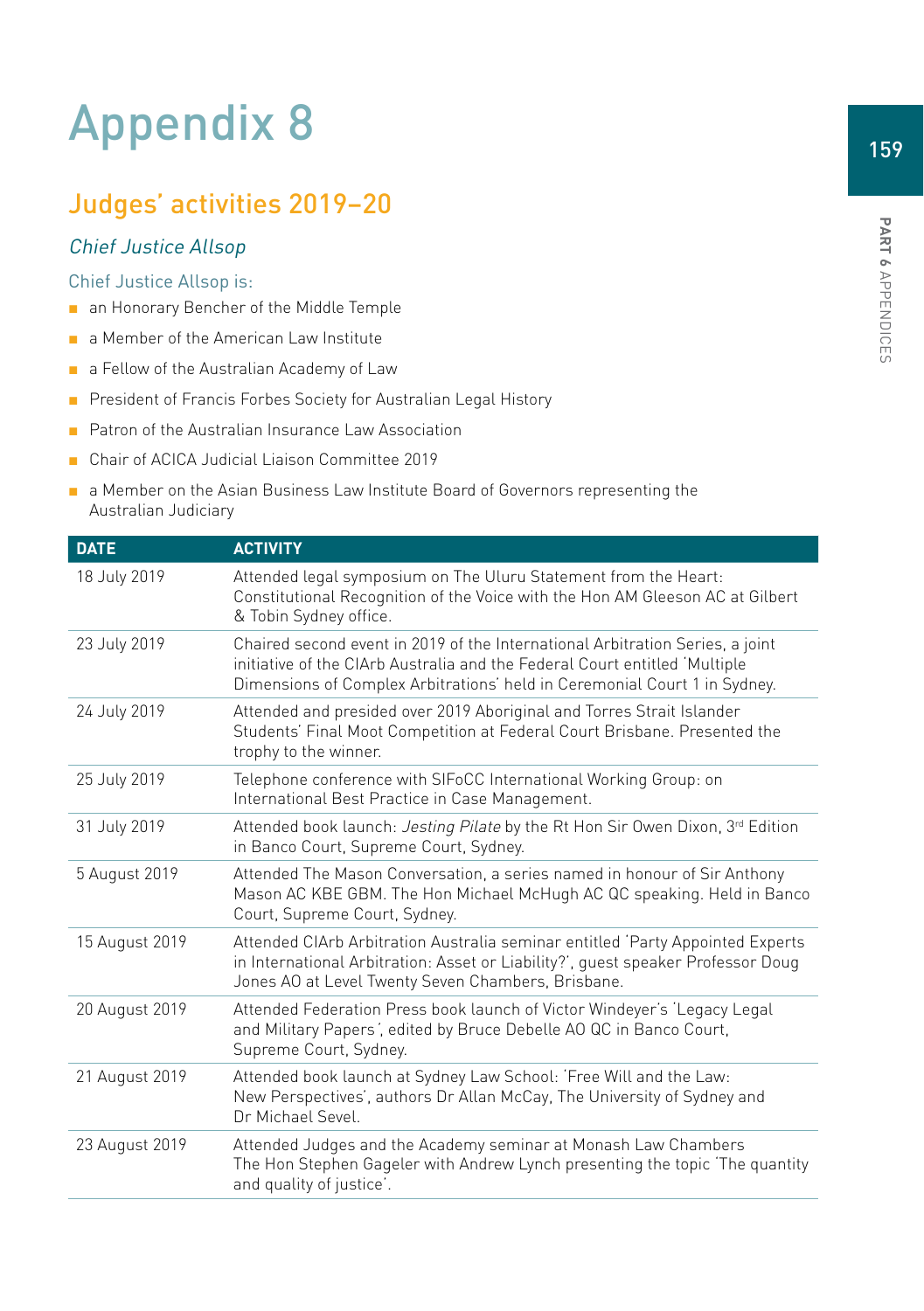| <b>DATE</b>             | <b>ACTIVITY</b>                                                                                                                                                                                                                                                                                                                                    |
|-------------------------|----------------------------------------------------------------------------------------------------------------------------------------------------------------------------------------------------------------------------------------------------------------------------------------------------------------------------------------------------|
| 27 August 2019          | Chaired presentation by Dr Elisabeth Peden and Daniel Tynan 'Systemic<br>unconscionable conduct: evidentiary hurdles and recent cases' at NSW Bar<br>Association Common Room.                                                                                                                                                                      |
| 4 September 2019        | Attended lunchtime talk by Sir Nicholas Blake 'Human Rights and Brexit'<br>in Level 16 Conference Room, Federal Court, Melbourne.                                                                                                                                                                                                                  |
| 4 September 2019        | Chaired Australian Academy of Law event presented by guest speaker,<br>Sir Nicholas Blake 'Democracy, Human Rights and the Judiciary: the common<br>law and the wider world' in Court One, Federal Court, Melbourne.                                                                                                                               |
| 5 September 2019        | Attended ACICA Judicial Liaison Committee Meeting at Herbert Smith<br>Freehills, Sydney.                                                                                                                                                                                                                                                           |
| 7-8 September<br>2019   | Attended seminar in honour of Professor Leslie Zines: Key Issues in Australian<br>Federal Constitutional Law at ANU College of Law Canberra. Presented paper<br>Constitutional Framework for the Establishment of an Australian International<br>Commercial Tribunal' chaired by Chief Justice Kiefel, commentated by<br>Professor James Stellios. |
| 10-12 September<br>2019 | Attended the Commonwealth Magistrates and Judges Annual Conference,<br>Port Moresby PNG.                                                                                                                                                                                                                                                           |
| 16 September 2019       | Attended the swearing in ceremony appointing Mr Richard Cavanagh SC as a<br>Judge of the Supreme Court of NSW.                                                                                                                                                                                                                                     |
| 19 September 2019       | Attended Brad Selway Memorial lecture, Law Society of South Australia,<br>Justice Charlesworth presenting.                                                                                                                                                                                                                                         |
| 23 September 2019       | Attended University of Tasmania, Hobart and presented lunchtime lecture<br>called 'Unconscionability - in Equity and in Statute'. Attended University of<br>Tasmania, Hobart and presented evening lecture 'The Rule of Law is not a Law<br>of Rules'.                                                                                             |
| 26 September 2019       | Attended Melbourne Law School to present the 2019 Harold Ford Memorial<br>Lecture on the topic 'The intersection of companies and trusts'.                                                                                                                                                                                                         |
| 3 October 2019          | Hosted farewell reception for Warwick Soden, CEO and Principal Registrar,<br>Federal Court, Sydney.                                                                                                                                                                                                                                                |
| 11 October 2019         | Attended and spoke at a session for the Victorian Bar Readers 'History of the<br>Federal Court'.                                                                                                                                                                                                                                                   |
| 16 October 2019         | Attended and provided an opening address, with Roger Gyles AO QC followed<br>by panel discussion at NSW Bar Association called 'The Australian Bar<br>Association Inquiry into International Arbitration - The Gyles Report'.                                                                                                                      |
| 17 October 2019         | Attended NSW 2019 Barristers' Clerks Opening Event in Banco Court.                                                                                                                                                                                                                                                                                 |
| 22 October 2019         | Attended Council of Chief Justices Meeting in Wellington, New Zealand.                                                                                                                                                                                                                                                                             |
| 23 October 2019         | Attended Law Council of Australia IP Committee Judges' dinner.                                                                                                                                                                                                                                                                                     |
| 31 October 2019         | Attended AILA 2019 National Conference Hobart and presenting opening<br>address as AILA Patron.                                                                                                                                                                                                                                                    |
| 7 November 2019         | Attended Australian Institute of Administrative Law event – A dinner to honour<br>the contributions to AIAL of Her Excellency the Hon Margaret Beazley AO QC,<br>Governor of NSW. Gave guest lecture on 'The Contribution of the State Courts<br>to the Development of Administrative Law in Australia', at Ashurst.                               |
| 12 November 2019        | Delivered the 2019 Kenneth Sutton Lecture 'Statute and Equity: A discussion of<br>their Relationship' at Minter Ellison, Sydney.                                                                                                                                                                                                                   |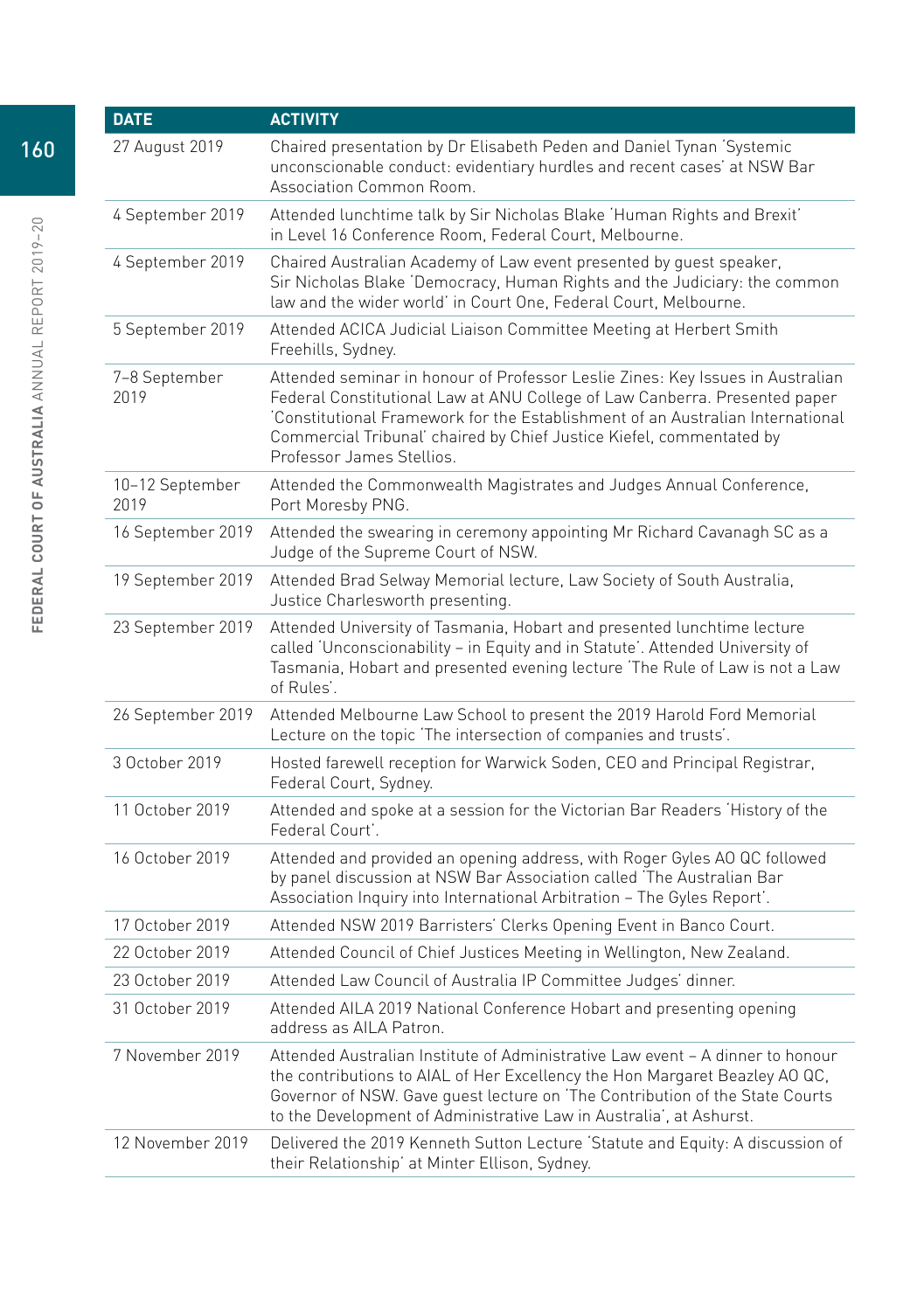| <b>DATE</b>                      | <b>ACTIVITY</b>                                                                                                                                                                                                                                                                      |
|----------------------------------|--------------------------------------------------------------------------------------------------------------------------------------------------------------------------------------------------------------------------------------------------------------------------------------|
| 26 November 2019                 | Hosted informal drinks function to celebrate the newly appointed Silks at the<br>Melbourne Registry of the Federal Court.                                                                                                                                                            |
| 30 November –<br>1 December 2019 | Attended the Federal Court Admiralty and Maritime Retreat,<br>Hepburn Springs, VIC.                                                                                                                                                                                                  |
| 3 December 2019                  | Met with Chief Justice Sir Gibuma Gibbs Salika GCL KBE CSM OBE in<br>Federal Court, Sydney.                                                                                                                                                                                          |
|                                  | Signing of Memorandum of Understanding (MOU) on Judicial Cooperation<br>between Federal Court of Australia and Supreme and National Courts of<br>Papua New Guinea 2020-2025 in Ceremonial Court 1, Sydney.                                                                           |
| 12 December 2019                 | Attended ceremonial sitting for newly appointed Queen's Counsel, Brisbane.                                                                                                                                                                                                           |
| 17 December 2019                 | Attended invitation to Australian Maritime College Board dinner in Sydney.                                                                                                                                                                                                           |
| 22 January 2020                  | Attended ACICA Judicial Committee meeting.                                                                                                                                                                                                                                           |
| 6 February 2020                  | Attended Annual Islamic Opening of Law Term Service 2020, Punchbowl Mosque.                                                                                                                                                                                                          |
| 11 February 2020                 | Attended Joint Seminar-Bar Book Committee together with Jonathan Rudin:<br>Addressing Indigenous Over-Representation in Canada: Legislation, Litigation<br>and Mobilization at NSW Bar Association Common Room, Sydney.                                                              |
| 12 February 2020                 | Attended Jewish Community Law Service 2020, The Great Synagogue, Sydney.                                                                                                                                                                                                             |
| 13 February 2020                 | Met with Justice Yuko Miyazaki, Justice of the Japanese Supreme Court; Mr<br>Masyuki Sakaniwa, Judge; Ms Noriko Tanaka, Consul, Consulate-General of<br>Japan, Sydney.                                                                                                               |
| 13 February 2020                 | Attended Law Council of Australia Business Law Section dinner.                                                                                                                                                                                                                       |
| 19 February 2020                 | Attended the AILA Victorian Annual Dinner, Melbourne.                                                                                                                                                                                                                                |
| 27 February 2020                 | Attended Indigenous Law Students' Clerkship Certificate Ceremony,<br>Supreme Court of NSW, Sydney.                                                                                                                                                                                   |
| 3 March 2020                     | Attended AACL seminar address presented by Her Excellency the Hon<br>Margaret Beazley AC QC on the constitutional issues arising out of the<br>High Court decision in Love & Thoms v Commonwealth [2020] HCA 3:<br>'The Constitution and Indigenous Australians' in Court 1, Sydney. |
| COVID-19                         | Conferences and speaking engagements arranged all postponed due to COVID-19:                                                                                                                                                                                                         |
|                                  | Singapore International Commercial Court Symposium 2020: Trends and<br>Developments in International Commercial Litigation (SICC Symposium)                                                                                                                                          |
|                                  | 5 <sup>th</sup> Chief Justices' Leadership Forum, Honiara, Solomon Islands                                                                                                                                                                                                           |
|                                  | Shanghai University of Political Science and Law 3rd Judicial Roundtable on<br>Commercial Law, Shanghai                                                                                                                                                                              |
| 5 May 2020                       | Presented 'History of the Federal Court' to Victorian Bar Readers over Zoom.                                                                                                                                                                                                         |
| 13 May 2020                      | Interviewed by Victorian Bar 'In conversation with the Chief Justice of Federal<br>Court', over Zoom.                                                                                                                                                                                |
| 10 June 2020                     | Presented via webinar Geoff Masel Lecture 'The changing manifestations of<br>risk: some comments on innovation, unconscionability and duty of utmost<br>good faith'.                                                                                                                 |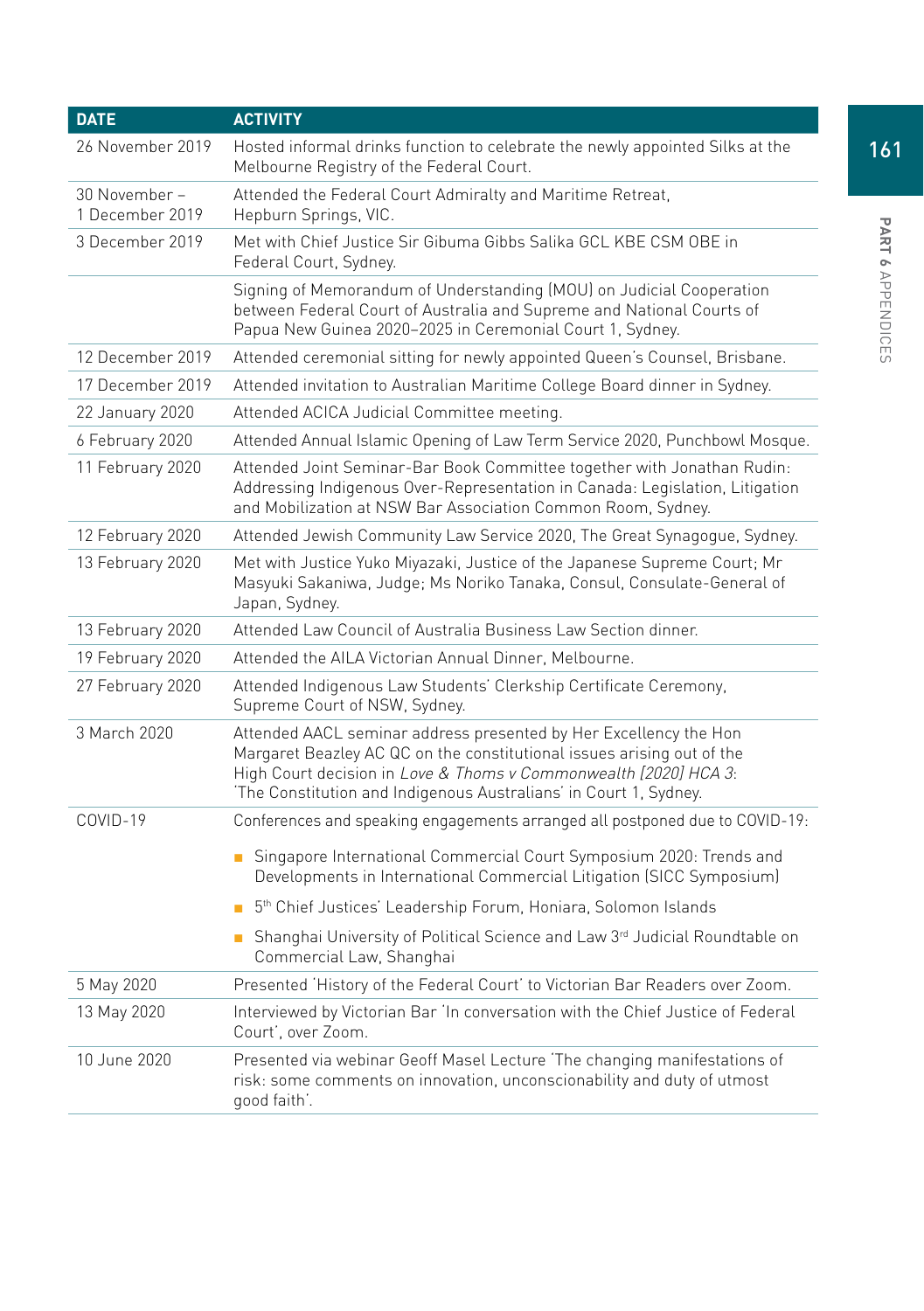## Justice Kenny

#### Justice Kenny is:

- a Presidential Member of the Administrative Appeals Tribunal
- a Member of the Council of the Australian Institute of Judicial Administration
- a Foundation Fellow of the Australian Academy of Law
- a College Fellow of St Hilda's College, University of Melbourne
- Chair, Asian Law Centre Advisory Board, Melbourne University Law School
- Member of the Editorial Board of the Journal of the Intellectual Property Society of Australia and New Zealand

| <b>DATE</b>             | <b>ACTIVITY</b>                                                                                                                                                                                                                                    |
|-------------------------|----------------------------------------------------------------------------------------------------------------------------------------------------------------------------------------------------------------------------------------------------|
| <b>July 2019</b>        | Published 'The Law Commissions: Constitutional Arrangements and the<br>Rule of Law' in Oxford Journal of Legal Studies, vol 39(3).                                                                                                                 |
| 24 July 2019            | Hosted (with Justice Moshinsky, District Registrar Luxton and Registrar Gitsham,<br>Thomas Stewart and Melbourne University Law School) a delegation of senior<br>judges from Thailand, to discuss the conduct of intellectual property law cases. |
| 7-13 August 2019        | Co-taught with Professor Adrienne Stone, 'Constitutional Rights and<br>Freedoms', in the Masters Program, Melbourne Law School.                                                                                                                    |
| 7 August 2019           | Delivered Sir Anthony Mason Lecture, at Melbourne Law School,<br>titled 'Possibilities for proportionality in Australian administrative law'.                                                                                                      |
| 7-8 September<br>2019   | Chaired session on 'Executive power following the Williams Cases'<br>at Symposium to Honour Professor Leslie Zines AO.                                                                                                                             |
| 10-12 September<br>2019 | Acting Chief Justice of the Federal Court of Australia.                                                                                                                                                                                            |
| 21-29 October 2019      | Acting Chief Justice of the Federal Court of Australia.                                                                                                                                                                                            |
|                         |                                                                                                                                                                                                                                                    |

# Justice Rares

| <b>DATE</b>                      | <b>ACTIVITY</b>                                                                                                                                                                                                                                                                                    |
|----------------------------------|----------------------------------------------------------------------------------------------------------------------------------------------------------------------------------------------------------------------------------------------------------------------------------------------------|
| 1 July – 15 July 2019            | Acting Chief Justice of the Federal Court of Australia.                                                                                                                                                                                                                                            |
| 12 September 2019                | Gave the welcome address to NSW Bar Readers' Course.                                                                                                                                                                                                                                               |
| 30 September -<br>2 October 2019 | Presented at Comité Maritime International Colloguium in Mexico City and<br>delivered speech entitled 'Charting a new course - Promoting the development<br>of an international convention on liability and compensation relating to<br>transboundary damage from offshore oil and gas activities. |
| 7-8 October 2019                 | Sat as Judge of Norfolk Island Supreme Court.                                                                                                                                                                                                                                                      |
| 12 October 2019                  | Elected President of the Australasian Institute of Judicial Administration.                                                                                                                                                                                                                        |
| 29 November 2019                 | Presented at Judges and the Academy seminar on Cross cultural<br>understanding and the Pilbara native title claim.                                                                                                                                                                                 |
| 30 November 2019                 | Presented at Admiralty Judges' Retreat.                                                                                                                                                                                                                                                            |
| 13 February 2020                 | Met with Chief Justice Allsop and delegation from the Supreme Court of Japan<br>of Justice Yuko Miyazaki, Mr Masayuki Sakaniwa and Ms Noriko Tanaka.                                                                                                                                               |
| 18 February 2020                 | Participated in panel regarding social media use at the Judicial College of Victoria.                                                                                                                                                                                                              |
| 21 February 2020                 | Chaired Commercial Law Association of Australia 'Contract Master Class' seminar.                                                                                                                                                                                                                   |
| 24 February 2020                 | Attended a Class Action User Group meeting.                                                                                                                                                                                                                                                        |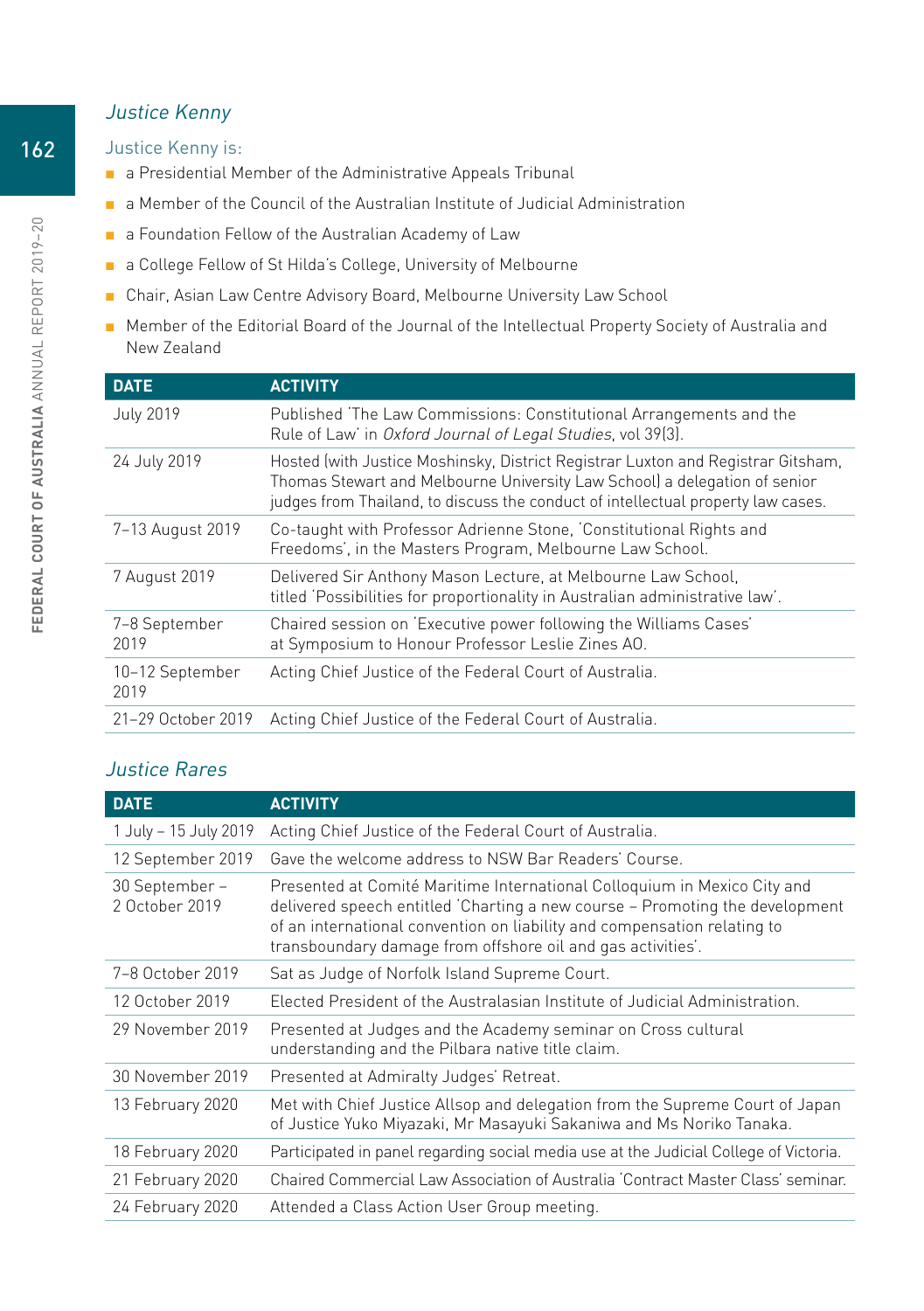## Justice Collier

| <b>DATE</b>       | <b>ACTIVITY</b>                                                                                                                                                                                                            |
|-------------------|----------------------------------------------------------------------------------------------------------------------------------------------------------------------------------------------------------------------------|
| 15 July 2019      | Adjudicated part of the 2019 Aboriginal and Torres Strait Islander students'<br>moot competition final at the Federal Court in Brisbane.                                                                                   |
| 25 August 2019    | Presented a paper entitled 'Recent Developments and Impending Changes<br>in Practice and Procedures in the Federal Court' at the Queensland Bar<br>Association Employment and Industrial Relations Conference, Gold Coast. |
| 28 August 2019    | Hosted the 2019 Griffith Law School Whincop Lecture on the #MeToo<br>Movement in Australia at the Federal Court in Brisbane.                                                                                               |
| 10 September 2019 | Chaired a panel session on the topic 'Scandalising the courts and the judiciary<br>- controlling the media' at the CMJA Annual Conference in Papua New Guinea.                                                             |

#### Justice Middleton

#### Justice Middleton is:

- a Council Member of the University of Melbourne
- Chair of the University of Melbourne Foundation and Trust Committee
- a Member of the American Law Institute
- a Member of the Australian Centre for International Commercial Arbitration Advisory Board
- a Member of the Australian Centre for International Commercial Arbitration Judicial Liaison Committee
- a Fellow of the Australian Academy of Law
- a Member of the Editorial Board of the Journal of the Intellectual Property Society of Australia and New Zealand

| <b>DATE</b>        | <b>ACTIVITY</b>                                                                                                                                                                          |
|--------------------|------------------------------------------------------------------------------------------------------------------------------------------------------------------------------------------|
| 11 August 2019     | Guest speaker at The 31st Conference of The Samuel Griffith Society on<br>'Courts and Judges' in Melbourne.                                                                              |
| 30 August 2019     | Attended the 20 <sup>th</sup> Anniversary of the Popular Consultation and of Self<br>Determination of Timor-Leste to represent the Australian Judiciary in Dili.<br>Timor-Leste.         |
| 13 September 2019  | Delivered a paper in conjunction with Justice O'Callaghan to the Victorian Bar<br>Readers' Course on 'Written Advocacy' in Melbourne.                                                    |
| 17 September 2019  | Chaired a session at the International Arbitration Series, a joint initiative of the<br>ClArb Australia and Federal Court, theme 'International Arbitration and the Art<br>of Strategy'. |
| 18-19 October 2019 | Presented at the 17 <sup>th</sup> Annual Competition Law and Economics Workshop on<br>'Assessing the future: The challenge of competition cases' in Adelaide.                            |
| 27 November 2019   | Spoke at the Regulatory Litigation Case Management Workshop, Federal<br>Court/Business Law Section of the Law Council of Australia in Melbourne.                                         |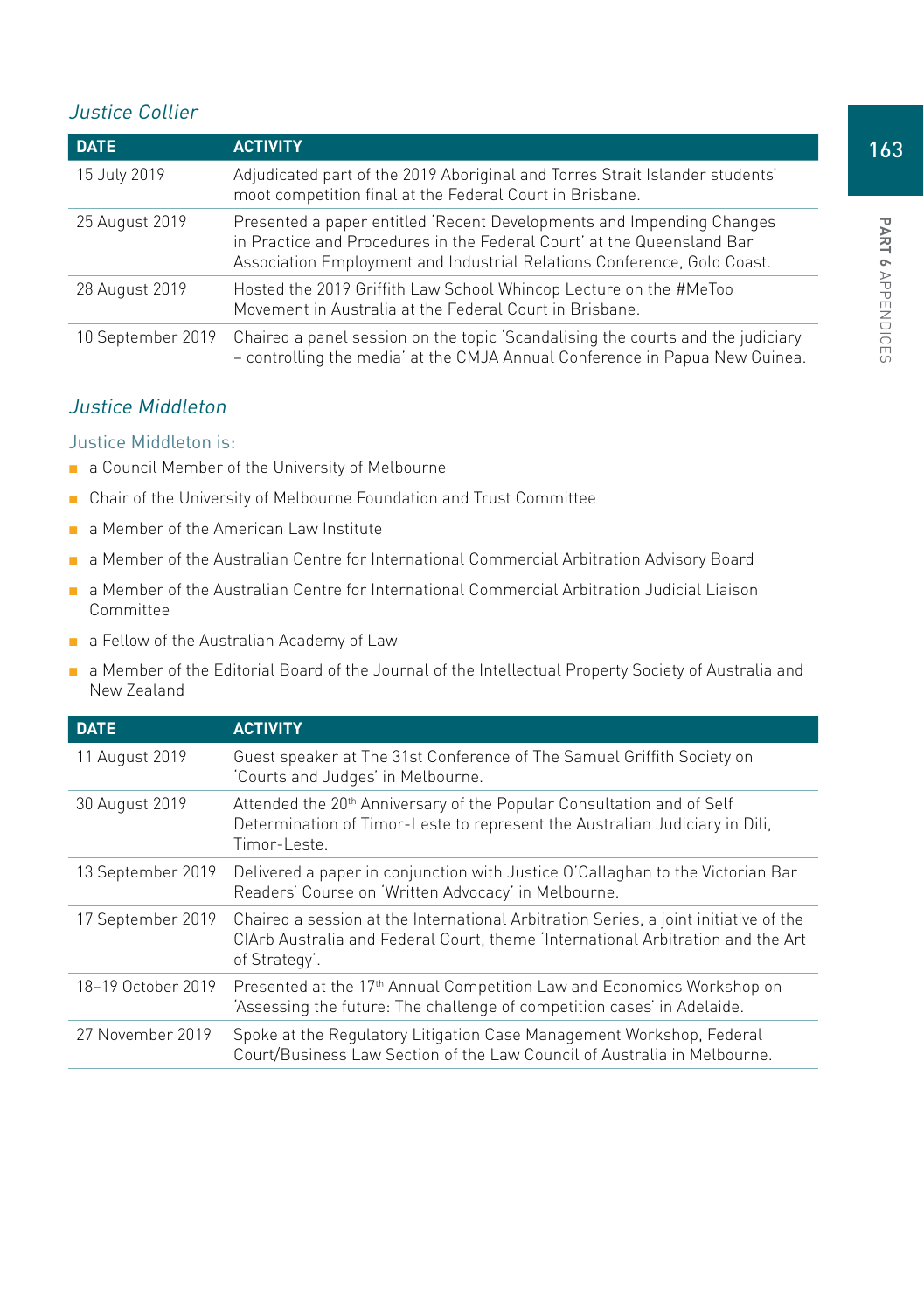## Justice Logan

| <b>DATE</b>            | <b>ACTIVITY</b>                                                                                                                                                                                                                                                                                          |
|------------------------|----------------------------------------------------------------------------------------------------------------------------------------------------------------------------------------------------------------------------------------------------------------------------------------------------------|
| 2-3 July 2019          | Attended the Tax Justice Network Conference and the TJN lecture and awards<br>at the City University, London.                                                                                                                                                                                            |
| 5 July 2019            | Successive consultations in London with the Australian High Commissioner,<br>CMJA Secretary-General and Director of Programs and Commonwealth<br>Secretariat re Commonwealth Judicial Education.                                                                                                         |
| 8 July 2019            | Attended the Selden Society Annual Meeting and related lecture in London.                                                                                                                                                                                                                                |
| 9 July 2019            | Meeting with the Hon Sir Ross Cranston to discuss Commonwealth<br>Judicial Education.                                                                                                                                                                                                                    |
| 10-13 July 2019        | Attended the 2019 British Legal History Conference at St Andrews in Scotland.                                                                                                                                                                                                                            |
| 2-6 September<br>2019  | Assisted using personal leave, a teaching team from the Queensland Bar in<br>the delivery of a commercial litigation workshop at Papa New Guinea's Legal<br>Training Institute.                                                                                                                          |
| 8-12 September<br>2019 | Attended and presented paper on Judicial Ethics topic at the Commonwealth<br>Magistrates' and Judges' Association Conference in Papua New Guinea.                                                                                                                                                        |
| 4 October 2019         | Judged the Queensland Intervarsity Law Competition Moot.                                                                                                                                                                                                                                                 |
| 31 October 2019        | Participated as a panellist in the Australian Bar Association - Tax Bar and<br>Judiciary Workshop in Sydney on current tax litigation issues and conduct of<br>litigation in the Administrative Appeals Tribunal and the Federal Court.                                                                  |
| 3 December 2019        | Attended the signing of the MOU between the Federal Court of Australia and<br>the Supreme and National Courts of Papua New with Chief Justice Allsop and<br>Chief Justice Sir Gibbs Salika held at the Federal Court in Sydney.                                                                          |
| 20-22 January 2020     | Attended the Supreme and Federal Court Judges' Conference in Canberra.                                                                                                                                                                                                                                   |
| 26 May 2020            | Presented with Matthew Paterson (former Associate and solicitor at Minter<br>Ellison) at the Administrative Institute of Administrative Law Webinar on<br>The Administrative Decision-Making Continuum.                                                                                                  |
| 28 May 2020            | Presented with Chief Judge Laverdiere (recently retired from the Maine<br>District and is a member of the National Judicial College Faculty in USA) at the<br>Pacific Judicial Strengthening Initiative Webinar on COVID-19 Experiences and<br>Responses across the Pacific and between Partners Courts. |

## Justice McKerracher

#### Justice McKerracher:

- chaired the UNCITRAL Coordination Committee for Australia
- represented the Court on the Governing Council and Executive of the Judicial Conference of Australia

| <b>DATE</b>                      | <b>ACTIVITY</b>                                                                                                                           |
|----------------------------------|-------------------------------------------------------------------------------------------------------------------------------------------|
| 7 August 2019                    | Chaired an IP Seminar: Point and Shoot - Modern Photography and<br>Copyright Law.                                                         |
| 24 October 2019                  | Spoke at the annual UNCCA United Nations Day Lecture in Perth on the topic<br>'25 Years Of Cross Border Insolvency Law Reform 1994-2019'. |
| 29 November –<br>1 December 2019 | Participated in the organisation of and presented at the Admiralty Retreat in<br>Hepburn Springs                                          |
| 5 December 2019                  | Spoke to the annual Law School Summer Clerks on 'The Workings of the<br>Federal Court'.                                                   |
| 23 June 2020                     | Chaired a national CPD Admiralty Seminar by Web Conference (Microsoft<br>Teams) on the topic 'Cruise Ships, COVID-19 and Consumers'.      |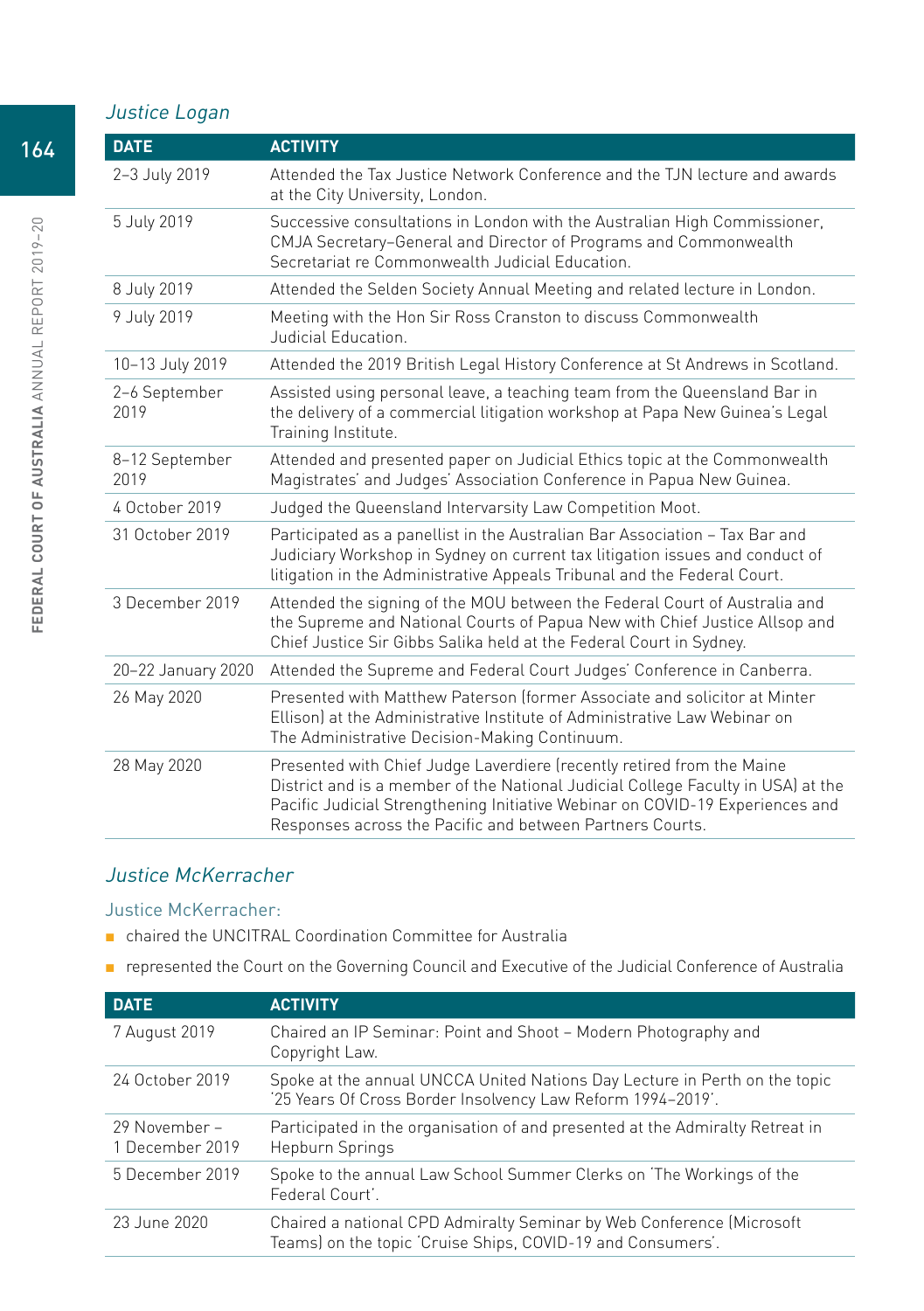## Justice Perram

| <b>DATE</b>     | <b>ACTIVITY</b>                                                                                                                                                                   |
|-----------------|-----------------------------------------------------------------------------------------------------------------------------------------------------------------------------------|
| 1 August 2019   | Judged the Grand Final of the UTS LSS Holland Constitutional Law Moot.                                                                                                            |
| 23 October 2019 | Spoke on a panel at the 19th Biennial Copyright Law and Practice Symposium<br>entitled 'Post Modern(isation) Creativity and Innovation - Testing the Experts on<br>the Untested'. |
| 1 November 2019 | Presented at the Technology, Public Administration and Public Law<br>Conference at the Australian National University entitled 'Judicial Review of<br>Machine-Made Decisions'.    |

# Justice Foster

| <b>DATE</b>       | <b>ACTIVITY</b>                                                                                                                                                                                                                                                                                                                                                                                                                                                                                                                                                                                                             |
|-------------------|-----------------------------------------------------------------------------------------------------------------------------------------------------------------------------------------------------------------------------------------------------------------------------------------------------------------------------------------------------------------------------------------------------------------------------------------------------------------------------------------------------------------------------------------------------------------------------------------------------------------------------|
| 5-6 February 2020 | As one of the National Coordinating Judges of the Court's Commercial and<br>Corporations National Practice Area, Justice Foster chaired meetings of the<br>Commercial and Corporations (Insolvency) User Group (NSW and ACT) and<br>the Commercial and Corporations (General) User Group (NSW and ACT).<br>These User Groups were established so that the Court can engage with the<br>profession on an ongoing and structured basis and to provide a useful forum in<br>which developments in the law, as well as practical issues which may arise in<br>respect of the Court's practice and procedure, will be discussed. |

# Justice Yates

#### Justice Yates is:

■ a Member of the Editorial Board of The Journal of the Intellectual Property Society of Australia and New Zealand

| <b>DATE</b>        | <b>ACTIVITY</b>                                                                                                                                                                                                                                    |
|--------------------|----------------------------------------------------------------------------------------------------------------------------------------------------------------------------------------------------------------------------------------------------|
| 28 November 2019   | Chaired panel discussion at Federal Court and Law Council of Australia<br>Joint Conference IP Workshop entitled 'What does an IP regime need to be<br>useful? Legal and economic perspectives from Europe, the United States and<br>Asia Pacific'. |
| 3 December 2019    | Delivered a presentation to Judges of the Tokyo District Court and Supreme Court.                                                                                                                                                                  |
| 18-22 January 2020 | Attended Supreme Court and Federal Court Judges' Conference in Canberra.                                                                                                                                                                           |
| 6-8 March 2020     | Delivered a presentation at the 8 <sup>th</sup> Annual Gibraltar Continuing Professional<br>Development Conference in Bowral NSW entitled 'Patently incompatible?<br>The collision of private rights and economic welfare'.                        |
| 18 March 2020      | Delivered a presentation at the College of Law Judge's Series entitled<br>'Subpoenas, discovery and interrogatories'.                                                                                                                              |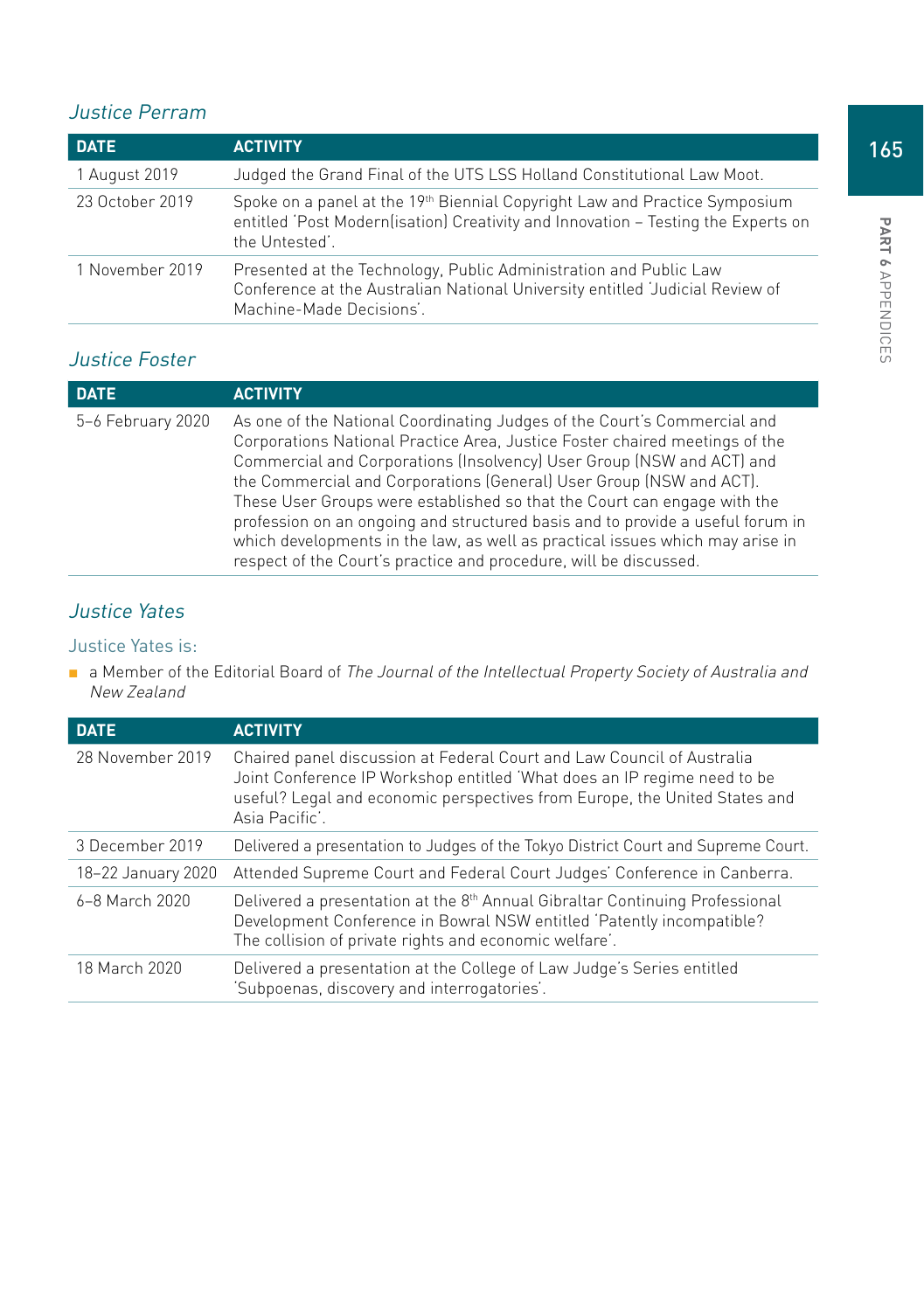#### Justice Bromberg

#### Justice Bromberg is:

■ coordinator of the Federal Court, Victorian Supreme Court and the Victorian Bar's Indigenous Clerkship Program

| <b>DATE</b>     | <b>ACTIVITY</b>                                                                                                                                                       |
|-----------------|-----------------------------------------------------------------------------------------------------------------------------------------------------------------------|
| 11 July 2019    | Hosted and presented to the ILO Malaysian Delegation visiting the Federal<br>Court.                                                                                   |
| 18 July 2019    | Gave the closing address to the Centre for Employment and Labour Relations<br>Law Evening Panel on 'The International Labour Organisation and the Future<br>of Work'. |
| 19 August 2019  | Spoke at a Seminar on Discrimination Law, Insights and Recent Developments<br>presented by the Industrial Bar Association of the Victorian Bar.                       |
| 3 October 2019  | Adjudicated the grand final of the ICJV International Criminal Law Moot.                                                                                              |
| 10 October 2019 | Chaired and presented at the Employment and Industrial Relations NPA<br>Seminar on Current Issues in the Practice of Employment and Industrial Law.                   |
| 23 October 2019 | Guest Speaker at Holding Redlich's Annual Dinner of the Workplace Relations<br>Specialists accredited by the Law Institute of Victoria.                               |

#### Justice Katzmann

#### Justice Katzmann is:

- Chair of the Governing Council of Neuroscience Research Australia
- Director of Minds Count (formerly the Tristan Jepson Memorial Foundation) until October 2019, when her resignation took effect, having been a director since the Foundation was established in 2008
- a Member of the Advisory Committee of the Gilbert + Tobin Centre of Public Law
- a Committee Member of the Australian Association of Women Judges
- a Member of the Australian Academy of Law
- a representative of the Court on the organising committee for the Supreme and Federal Court Judges' Conference

| <b>DATE</b>           | <b>ACTIVITY</b>                                                                                                                                                                   |
|-----------------------|-----------------------------------------------------------------------------------------------------------------------------------------------------------------------------------|
| 18 July 2019          | Attended the Gilbert + Tobin legal symposium on The Uluru Statement from the<br>Heart: Constitutional Recognition of the Voice with the Hon AM Gleeson AC.                        |
| 22 August 2019        | Attended the Australian Academy of Science and Australian Academy of<br>Law Joint Symposium: A 'Hypothetical' on Climate Change: the Science and<br>the Law.                      |
| 26 August 2019        | Awarded an Honorary Doctorate of Laws by the University of NSW for her<br>eminent service to the community.                                                                       |
| 28 August 2019        | Attended the John Lehane Memorial Lecture on the topic 'The interface<br>between contract and equity'.                                                                            |
| 20-22 January<br>2020 | Attended the Supreme and Federal Court Judges' Conference in Canberra<br>and chaired the session titled 'The 'Ideal Judge': Perceptions of Judges<br>through History'.            |
| 21 February 2020      | Attended the 2020 Constitutional Law Conference and chaired the session<br>titled 'Implied Freedom of Political Communication: Cases, Controversies<br>and Freedom of the Press'. |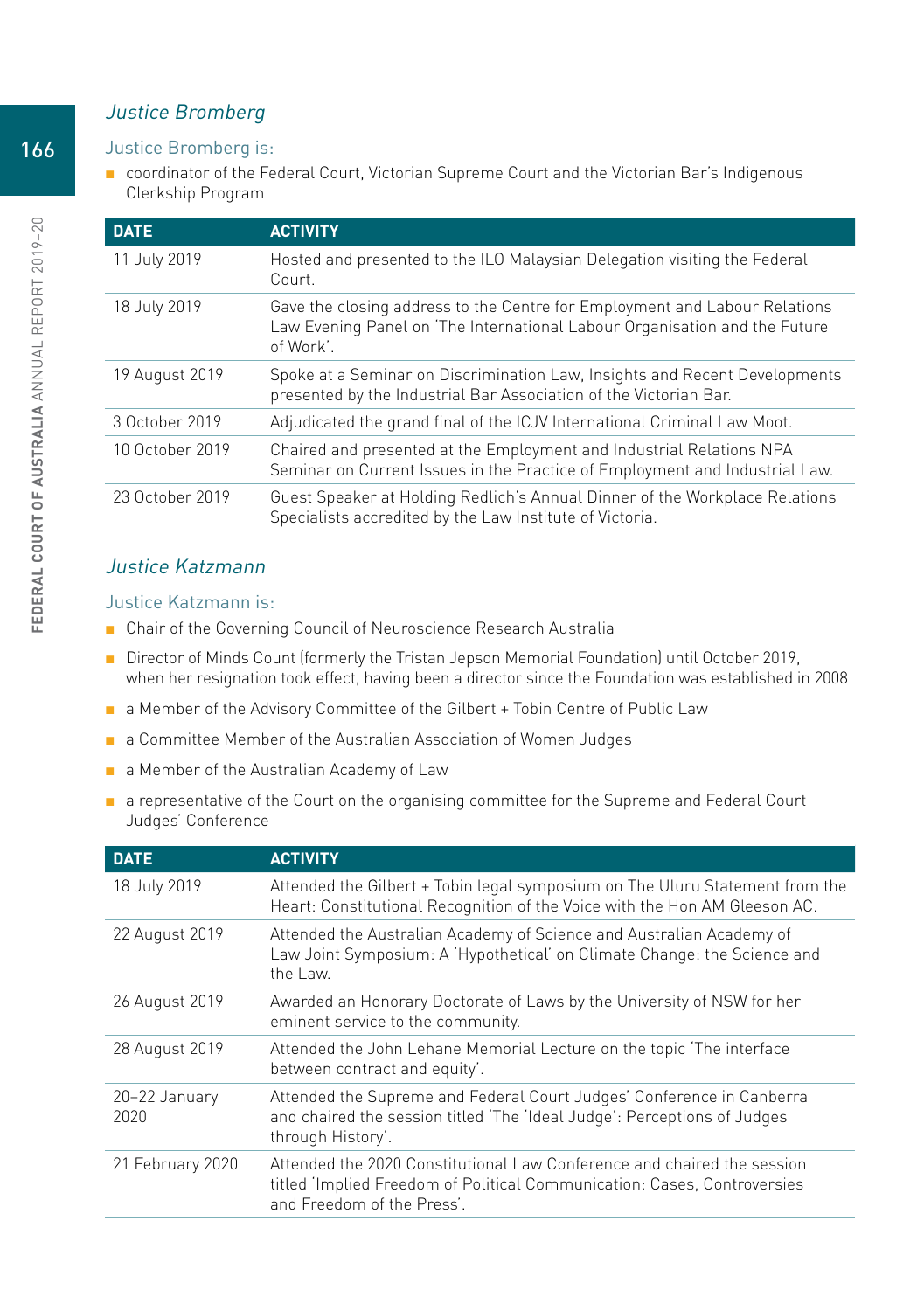## Justice Murphy

Justice Murphy is:

- a Member of the University of Melbourne's Law School Advisory Council
- a Board Member at Kids First Australia

| <b>DATE</b>      | <b>ACTIVITY</b>                                                                                                                                    |
|------------------|----------------------------------------------------------------------------------------------------------------------------------------------------|
| 31 July 2019     | Presented to Slater & Gordon lawyers, Class Action CLE.                                                                                            |
| 10 October 2019  | Presented to Victorian Bar Readers as part of Bar Readers' Course.                                                                                 |
| 18 November 2019 | Presented to Lander & Rogers lawyers, Class Action Q&A seminar.                                                                                    |
| 10 February 2020 | Spoke at the 'Contingency Fees, Competition and CFO Conference' hosted by<br>The Association of Litigation Funders of Australia and Shine Lawyers. |
| 11 March 2020    | Spoke at the 'Class Actions 2020 - a Conference on the Future of the Class<br>Actions Regime' hosted by Slater & Gordon.                           |
| 16 April 2020    | Presented to Victorian Bar Readers as part of Bar Readers' Course.                                                                                 |

## Justice Griffiths

#### Justice Griffiths is:

- a Member of the Visiting Judicial Fellow Program ANU (2020)
- a Member of the AIJA Indigenous Justice Committee
- a Member of the Law Society of New South Wales Judicial Working Party Improving outcomes for indigenous court and tribunal users
- a Member of the Federal Court Indigenous Law Clerks Program

| <b>DATE</b>      | <b>ACTIVITY</b>                                                                                                                                   |
|------------------|---------------------------------------------------------------------------------------------------------------------------------------------------|
| 12 July 2019     | Judged essay - AIAL National Essay Prize in Administrative Law.                                                                                   |
| 18 July 2019     | Attended Symposium to hear the Hon Murray Gleeson AC's presentation -<br>'Uluru Statement from the Heart: Indigenous Constitutional Recognition'. |
| 7 September 2019 | Chaired Session at ANU Symposium honouring the late Professor Leslie Zines AO.                                                                    |
| 21 October 2019  | Presented paper at NCAT Members' Conference - 'Maintaining Impartiality in<br>the Tribunal Environment'                                           |
| 5 February 2020  | Attended 2020 Opening of Law Term Dinner.                                                                                                         |
| 12 February 2020 | Chaired Session at NSW Bar Association - Public Law Section - 'Persuasive<br>Written Submissions'.                                                |
| 25 March 2020    | Presented paper 'Professional ethics, court etiquette and witness preparation'<br>- 2020 Judges' Series - The College of Law - The Banco Court.   |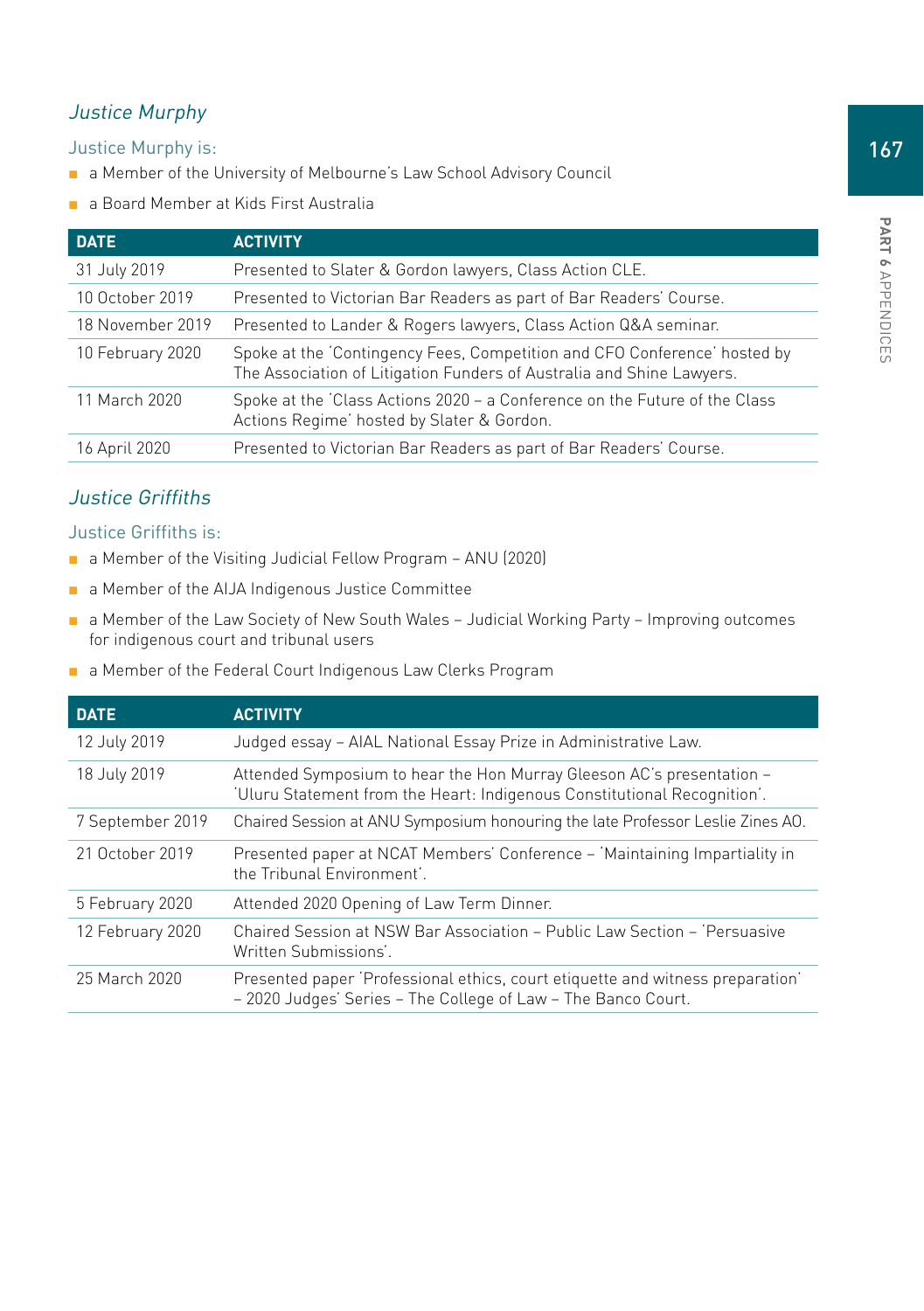#### Justice Davies

| <b>DATE</b>             | <b>ACTIVITY</b>                                                                                                                                             |
|-------------------------|-------------------------------------------------------------------------------------------------------------------------------------------------------------|
| 13–14 September<br>2019 | Panel Member at the 10th Annual Assembly - IATJ - Cambridge,<br>England Substantive Session on Recent Case Law on partnerships and<br>Beneficial Ownership. |
| 16-19 September<br>2019 | Attended an IAJ Meeting – Kazakhstan.                                                                                                                       |
| 17 October 2019         | Spoke at the Tax institute's 2019 Victoria Tax Forum on 'The Interaction<br>between the AAT and the Federal Court in Tax Cases'.                            |
| 22 October 2019         | Presented at the Victorian Bar Readers' Course on 'Taxation and the Barrister:<br>Taxpayer and Adviser, and Taxation practicalities'.                       |
| 29 October 2019         | Presented at the Melbourne Law School's 2019 Annual Tax Lecture entitled<br>'Tax Stability'.                                                                |
| 31 October 2019         | Panel Member at the ABA/FCA Tax Barristers conference in Sydney on<br>'Case Management in Tax Cases'.                                                       |
| 15-16 November<br>2019  | Panel Member at the 2019 Taxation Law Workshop on 'The Changing Dynamics<br>of International Taxation - A Corporate Perspective'.                           |
| 2 December 2019         | Panel Member at the IFA – Jones Day on 'The Changing Dynamics of<br>International Taxation'.                                                                |
| 6 February 2020         | Gave the keynote address at the 2020 Financial Services Taxation Conference<br>on 'Tax Stability'.                                                          |

#### Justice Mortimer

#### Justice Mortimer is:

- a Senior Fellow of the Melbourne Law School
- a Member of the Advisory Board of the Centre for Comparative Constitutional Studies
- a Member of the Australian Academy of Law
- a Member of the International Association of Refugee Law Judges
- a Member of the Monash University Faculty of Law External Professional Advisory Committee
- a Member of the Board of Advisors of the Public Law Review

| <b>DATE</b>      | <b>ACTIVITY</b>                                                                                                                                                                                              |
|------------------|--------------------------------------------------------------------------------------------------------------------------------------------------------------------------------------------------------------|
| 8 October 2019   | Participated in the 'Judges in Conversation' event with Professor<br>David Feldman of Cambridge.                                                                                                             |
| 2 September 2019 | Hosted students from Melbourne Law School at the Court as part of their<br>Refugee Law Class studies, and provided a briefing to the students.                                                               |
| 21 November 2019 | Presented a lecture on 'Some thoughts on the AAT's merits review functions<br>from a judicial perspective' to the AAT as part of the Occasional Lecture Series.                                              |
| 9 January 2020   | Published a chapter 'Coming to Terms with Communal, Land-related<br>Decision-making by Aboriginal and/or Torres Strait Islander Peoples in a<br>Public Law Context' to the book The Frontiers of Public Law. |
| 3 February 2020  | Member of the 2020 John Gibson Award selection committee.                                                                                                                                                    |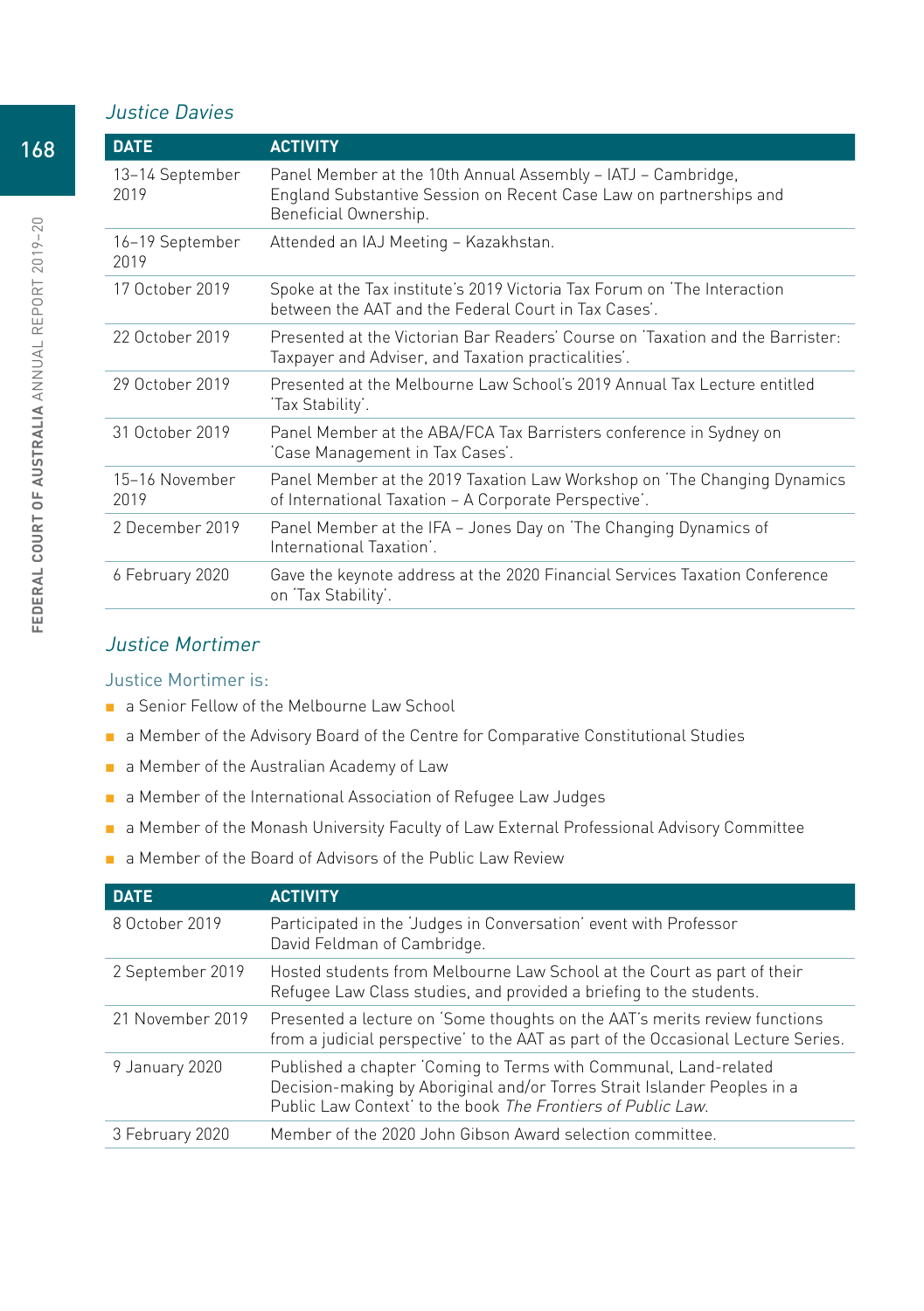## Justice Wigney

| <b>DATE</b>     | <b>ACTIVITY</b>                                                                                                                                                                                |
|-----------------|------------------------------------------------------------------------------------------------------------------------------------------------------------------------------------------------|
| 16 August 2019  | Attended Judges' luncheon with the Hon Justice Tony Poon, Court of<br>First Instance of the High Court in Hong Kong.                                                                           |
| 31 October 2019 | Presented on a panel alongside Justice Davies and Brad Jones of Counsel<br>regarding case management in the Federal Court at the Australian Bar<br>Association Tax Bar and Judiciary Workshop. |
| 5 December 2019 | Attended the NSW Law Society judicial cocktail reception.                                                                                                                                      |
| 5 February 2020 | Attended the 2020 Opening of Law Term dinner at Strangers' Dining Room,<br>Parliament House.                                                                                                   |

## Justice Perry

#### Justice Perry is:

- a Squadron Leader, Royal Australian Air Force, Legal Specialist Reserves
- a member of the Judicial Council on Diversity established by the Council of Chief Justices as the representative of the Federal Court
- a Fellow, Australian Academy of Law
- a Honorary Visiting Research Fellow, Law School, University of Adelaide
- a Member of the Advisory Committee to the Gilbert + Tobin Centre of Public Law, University of New South Wales; the Law School Advisory Board, University of Adelaide; the Advisory Council, Centre for International and Public Law, Australian National University; and the Board of Advisors, Research Unit on Military Law and Ethics, University of Adelaide
- Section Editor (Administrative Law), Australian Law Journal
- a Patron, NSW Chapter, Hellenic Australian Lawyers Association
- an Ambassador for One Disease (a non-profit organisation concerned with the elimination of preventable diseases in remote indigenous communities)

| <b>DATE</b>        | <b>ACTIVITY</b>                                                                                                                                                                                  |
|--------------------|--------------------------------------------------------------------------------------------------------------------------------------------------------------------------------------------------|
| 25 July 2019       | Panel member at the NSW Law Society Future of Law and Innovation in the<br>Profession Conference on Artificial Intelligence held in Sydney.                                                      |
| 1 August 2019      | Delivered Closing Remarks at the International Bar Association/NSW Law<br>Society seminar on 'Bullying and Sexual Harassment in the Legal Profession'<br>held in Sydney.                         |
| 25 August 2019     | Participated in NSW Bar Association Open Day for Female Law Students.                                                                                                                            |
| 30 August 2019     | Delivered Introductory Remarks at the John Perry Oration, Adelaide, for the<br>South Australian Chapter of the Hellenic Australian Lawyers Association.                                          |
| September 2019     | Contributed 'The Law, Equality and Inclusiveness in a Culturally and<br>Linguistically Diverse Society' to a special edition of The Adelaide Law Review<br>to mark the publication of volume 40. |
| October 2019       | Publication of 'Kirby Lecture in International Law 2018 - The Duality of Water:<br>Conflict or Co-operation', (2018) 36 Australian Year Book of International Law 3.                             |
| 14-19 October 2019 | ANU Visiting Judicial Fellowship, Canberra (in residence).                                                                                                                                       |
| 14 October 2019    | Introduced session on the Architecture of Justice held by the Sherman Centre<br>for Culture and Ideas (SCCI) as part of the SCCI Architecture Hub 2019.                                          |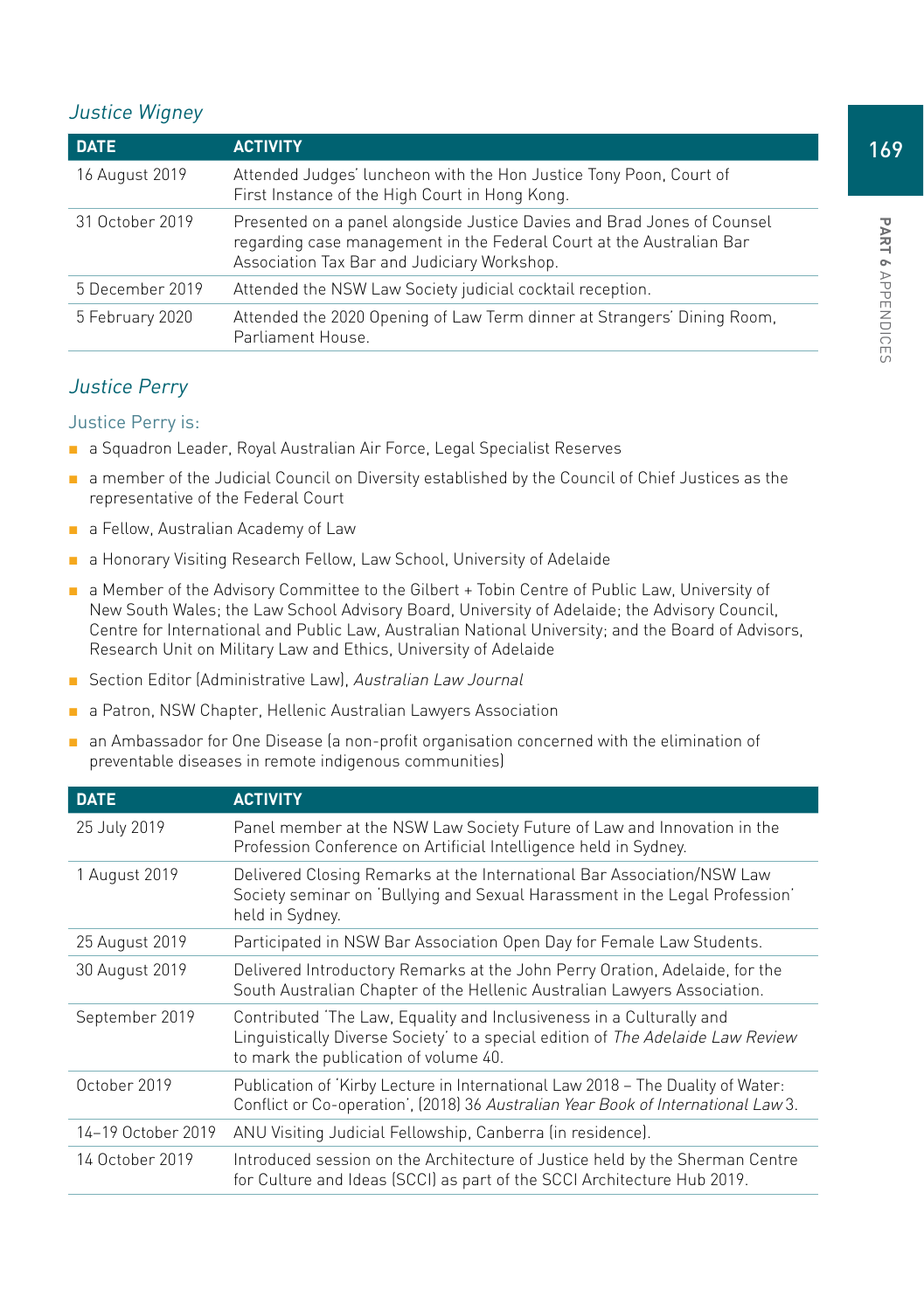| <b>DATE</b>      | <b>ACTIVITY</b>                                                                                                                                                                              |
|------------------|----------------------------------------------------------------------------------------------------------------------------------------------------------------------------------------------|
| 12 November 2019 | Chaired seminar at the NSW Chapter of the Australian Association of<br>Constitutional Law on 'The Prorogation Case: Judicial Review in the Age<br>of Brexit'.                                |
| 26 November 2019 | Spoke on Panel Q&A, 2019 Kaldor Centre Annual Conference (UNSW) on<br>'Good decisions: achieving fairness in refugee law, policy and practice'.                                              |
| 21 January 2020  | Chaired a session at the Supreme and Federal Court Judges Conference,<br>Canberra, on 'Cyberwarfare and Cybercrime'.                                                                         |
| 4 February 2020  | Judged Sydney University Jessup Practice Moot with Christabel Richards-Neville,<br>Associate for 2018.                                                                                       |
| 10 February 2020 | Member of the judging panel for the Australian round of the Global LawTech<br>Venture competition, hosted by the University of NSW and The Allens Hub for<br>Technology, Law and Innovation. |
| 25 February 2020 | Participated in Law Days Out for 2020 – Students from St Joseph's College,<br>Lochinvar.                                                                                                     |
| 10 June 2020     | Presented online to members of the Administrative Appeals Tribunal on<br>'Statements of Reasons: Issues of Legality and Best Practice'.                                                      |
| 18 June 2020     | Panel member on online seminar held by the NSW Young Lawyers Association<br>addressing 'Technology in Government Decision-Making'.                                                           |
| 19 June 2020     | Participant in the online workshop component of the UNSW Government<br>Automation and Public Law project.                                                                                    |

## Justice Gleeson

| <b>DATE</b>                          | <b>ACTIVITY</b>                                                                                                                                                                                                                      |
|--------------------------------------|--------------------------------------------------------------------------------------------------------------------------------------------------------------------------------------------------------------------------------------|
| 6 July 2019                          | Attended the National Judicial College of Australia - Effective Judicial<br>Presentations seminar in Sydney.                                                                                                                         |
| 11-12 July 2019                      | Panel Member at the Australian Bar Association Convergence conference in<br>Singapore on session entitled 'Cross Border Insolvency and Restructuring:<br>New Frontiers in Singapore and Australia'.                                  |
| 31 October 2019 -<br>1 November 2019 | Attended the National Judicial College of Australia - 'Judicial Officers with<br>Leadership Responsibilities' seminar in Sydney.                                                                                                     |
| 12–15 November<br>2019               | Presented at National Judicial College of Australia – National Judicial<br>Orientation Program on the Gold Coast:<br>Chaired session on 'Unconscious Judicial Prejudice'.<br>Presented entitled 'Court craft - the trial from hell'. |
| 6 February 2020                      | Attended the National Judicial College of Australia – National Judicial<br>Orientation Program in Sydney:<br>Presented entitled 'Court craft - the trial from hell'.                                                                 |
| 6 March 2020                         | Chaired session at Commercial Law Association Lunchtime Seminar in Sydney.                                                                                                                                                           |
| 11 March 2020                        | Presented at College of Law 2020 Judges' Series in Sydney entitled 'Affidavits in<br>the Federal Court of Australia; practitioners' responsibilities'.                                                                               |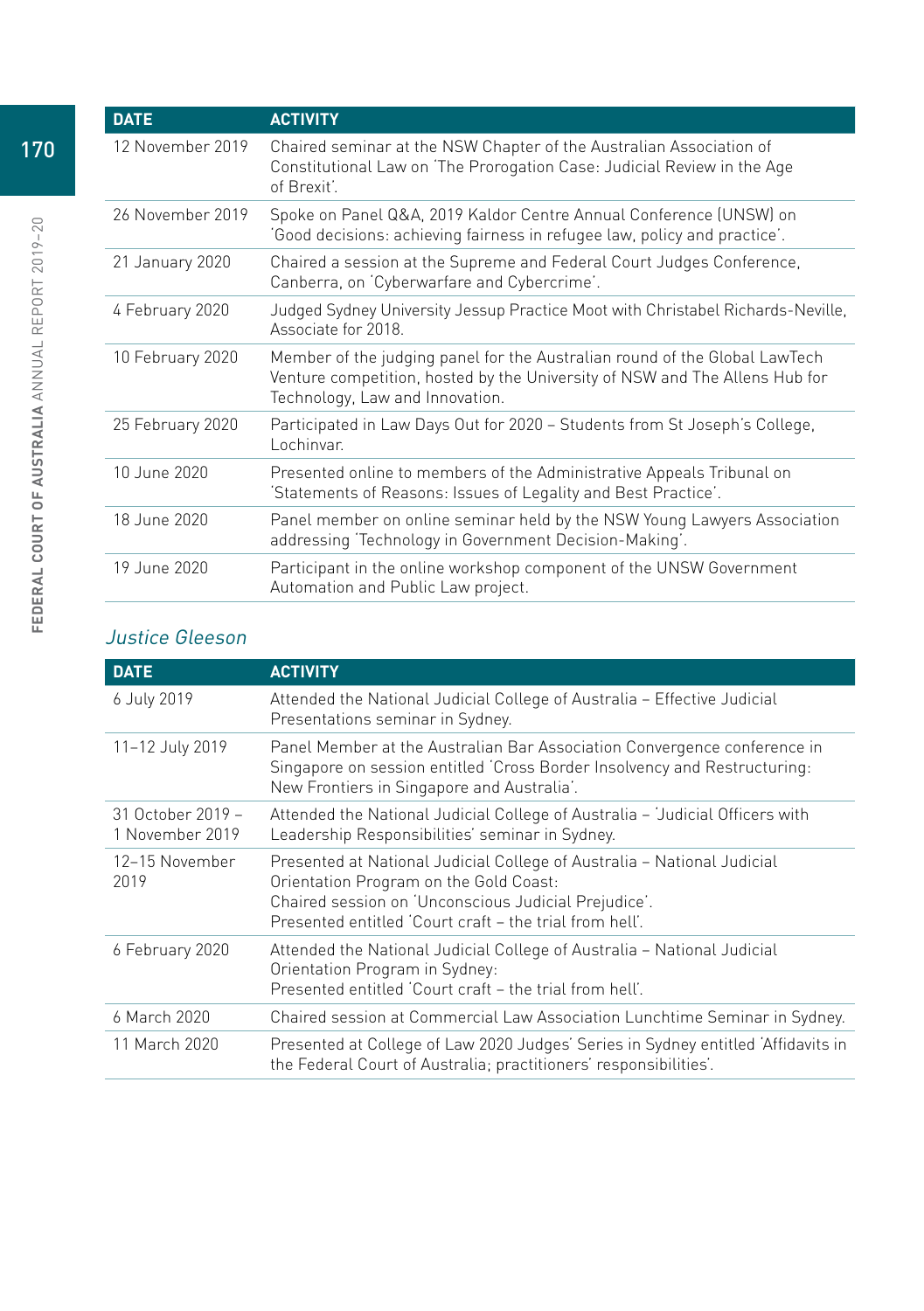## Justice Markovic

#### Justice Markovic is:

■ a Member of the Advisory Committee for the Asian Business Law Institute's insolvency and restructuring project

| <b>DATE</b>    | <b>ACTIVITY</b>                                                                                                                                                           |
|----------------|---------------------------------------------------------------------------------------------------------------------------------------------------------------------------|
| 16 August 2019 | Participated in the NSW Bar Association Female Student Open Day.                                                                                                          |
|                | 5-8 November 2019 Attended and presented at the Hong Kong LAWASIA Conference for the session<br>titled 'Reorganisation alternatives for cross-border insolvency in Asia'. |

## Justice Moshinsky

#### Justice Moshinsky is:

- an alternate Director of the National Judicial College of Australia
- a Director of the Australian Academy of Law
- a Member of the Advisory Board of the Centre for Comparative Constitutional Studies at the Melbourne Law School

| <b>DATE</b>                       | <b>ACTIVITY</b>                                                                                                                                     |
|-----------------------------------|-----------------------------------------------------------------------------------------------------------------------------------------------------|
| 7–8 September<br>2019             | Attended a symposium to honour Professor Leslie Zines AO: Key Issues in<br>Australian Federal Constitutional Law, in Canberra.                      |
| 5 October 2019                    | Judged semi-final of the Gibbs Moot, Melbourne Law School.                                                                                          |
| $31$ October – 1<br>November 2019 | Attended a conference on 'Judicial Officers with Leadership Responsibilities'<br>conducted by the National Judicial College of Australia in Sydney. |
| 19 November 2019                  | Gave the after-dinner speech at the Tax Bar Association annual dinner.                                                                              |

## Justice Bromwich

| <b>DATE</b>                      | <b>ACTIVITY</b>                                                                                                                                                                                                                                                                                                                                                                                                                                                                                                                                                         |
|----------------------------------|-------------------------------------------------------------------------------------------------------------------------------------------------------------------------------------------------------------------------------------------------------------------------------------------------------------------------------------------------------------------------------------------------------------------------------------------------------------------------------------------------------------------------------------------------------------------------|
| 10 April 2019 - 30<br>April 2020 | Part-time Commissioner to the Australian Law Reform Commission Inquiry<br>on Corporate Criminal Responsibility. Justice Bromwich worked with Justice<br>Derrington and ALRC staff on numerous drafts of the discussion paper and<br>final report, a part of which included attending meetings with the Advisory<br>Committee, speaking at public meetings in Brisbane, Melbourne and Sydney,<br>attending ALRC Team Workshops in Brisbane and Sydney, and participating in<br>further meetings with individual ALRC Team members in person, online and<br>by telephone. |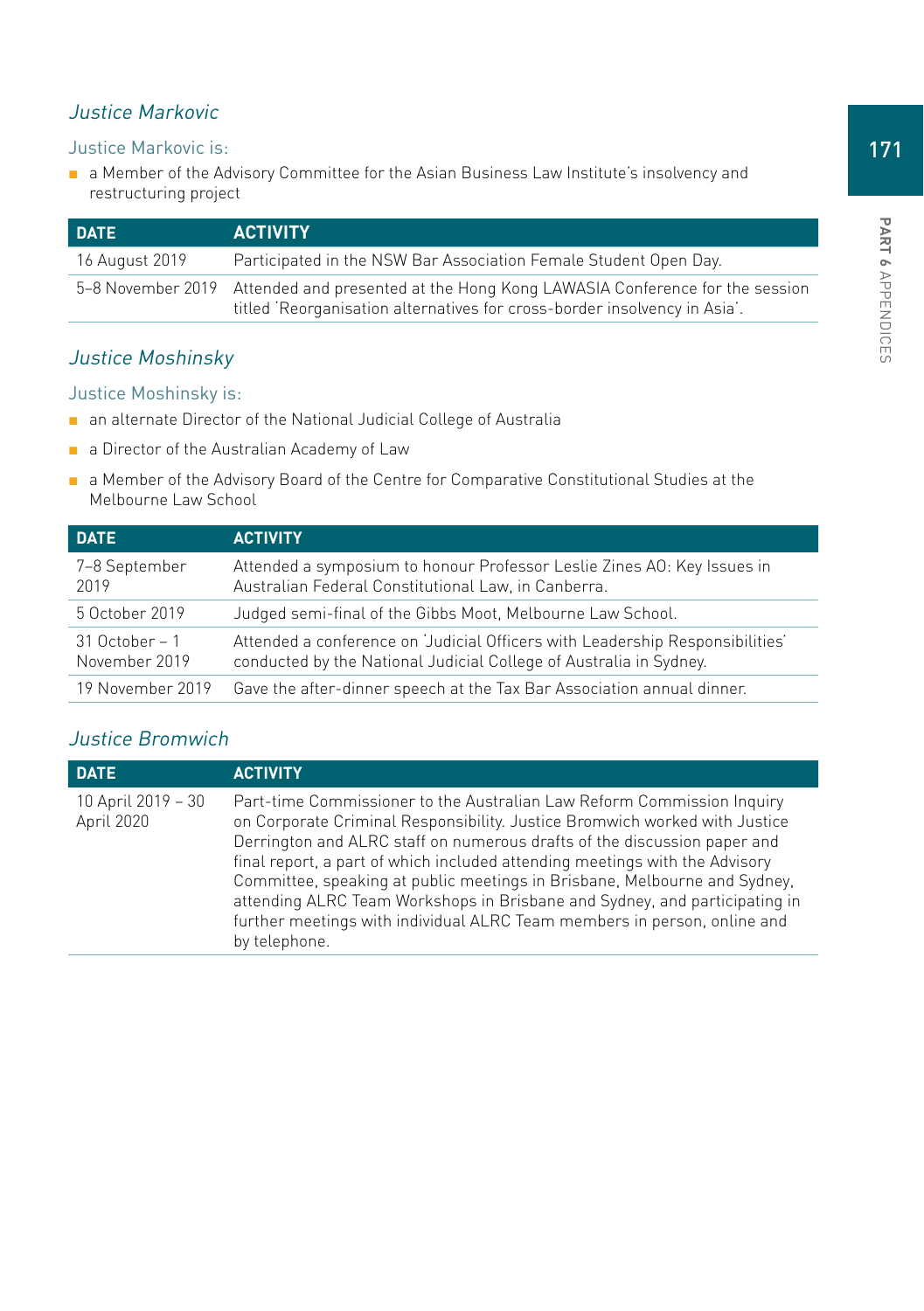## Justice Burley

#### Justice Burley is:

- a member of the advisory board of the Allens Hub for Technology, Law and Innovation
- a member of the Editorial Board of the Journal of the Intellectual Property Society of Australia and New Zealand

| <b>DATE</b>            | <b>ACTIVITY</b>                                                                                                                                                                                         |
|------------------------|---------------------------------------------------------------------------------------------------------------------------------------------------------------------------------------------------------|
| 9-11 August 2019       | Presented at a Seminar for barristers' chambers.                                                                                                                                                        |
| 6-8 September<br>2019  | Presented at the Intellectual Property Society of Australia and New Zealand's<br>33rd Annual Conference in Noosa, on the topic 'The Myth and the Monopoly:<br>What does the claim define?'              |
| 13 September 2019      | Hosted and delivered a talk for Year 9 students from Chifley College Mount<br>Druitt as a part of the LEAPS (Lawyers Assisting and Encouraging Promising<br>Students) program.                          |
| 31 October 2019        | Guest speaker at the Intellectual Property Society of Australia and<br>New Zealand Judges' Dinner at IPSANZ, Brisbane.                                                                                  |
| 13-15 November<br>2019 | Attended the World Intellectual Property Organization's '2019 Intellectual<br>Property Judges Forum' in Geneva, and gave a presentation on the topic<br>'Exhaustion of IP rights and parallel imports'. |
| 29 November 2019       | Chaired a panel discussion on the topic of 'Trade Marks, Designs and Patent<br>Oppositions: New technologies and areas of emerging interest' at the<br>November 2019 Federal Court Judges Conference.   |

## Justice O'Callaghan

| <b>DATE</b>                      | <b>ACTIVITY</b>                                                                                                                                                                                                                                                      |
|----------------------------------|----------------------------------------------------------------------------------------------------------------------------------------------------------------------------------------------------------------------------------------------------------------------|
| 23 July 2019                     | Attended seminar sponsored by CIArb Australia and the Federal Court entitled<br>'Multiple Dimensions of Complex Arbitrations'.                                                                                                                                       |
| 29 August 2019                   | Presented seminar sponsored by the Melbourne Law School with Judge<br>Alison Nathan of the United States District Court for the Southern District of<br>New York, entitled 'Federal Judicial Appointments and Federal Judicial Power:<br>A US-Australia Comparison'. |
| 4 September 2019                 | Attended lecture sponsored by the Australian Academy of Law by Sir Nicholas<br>Blake, entitled 'Democracy, Human Rights and the Judiciary: the common law<br>and the wider world'.                                                                                   |
| 13 September 2019                | Spoke at September 2019 Victorian Readers' Course on the topic 'Judicial views<br>on written advocacy'.                                                                                                                                                              |
| 24 October 2019                  | Chaired United Nations Day Lecture entitled '25 Years of Cross Border<br>Insolvency Law Reform 1994-2019'.                                                                                                                                                           |
| 31 October 2019                  | Spoke at Victorian Bar seminar sponsored by the Industrial Bar Association<br>entitled 'Keep an eye on the trial - Practical measures to ensure your case<br>runs smoothly in court'.                                                                                |
| 29 November –<br>1 December 2019 | Attended Federal Court Admiralty and Maritime Workshop.                                                                                                                                                                                                              |
| 6 May 2020                       | Spoke at Victorian Bar 'webinar' entitled 'Virtual hearings Part 2: Using Teams<br>in the Federal Court'.                                                                                                                                                            |
| 21 May 2020                      | Spoke at 'webinar' of the launch of 'COVID-19 and the Law of Australia'.                                                                                                                                                                                             |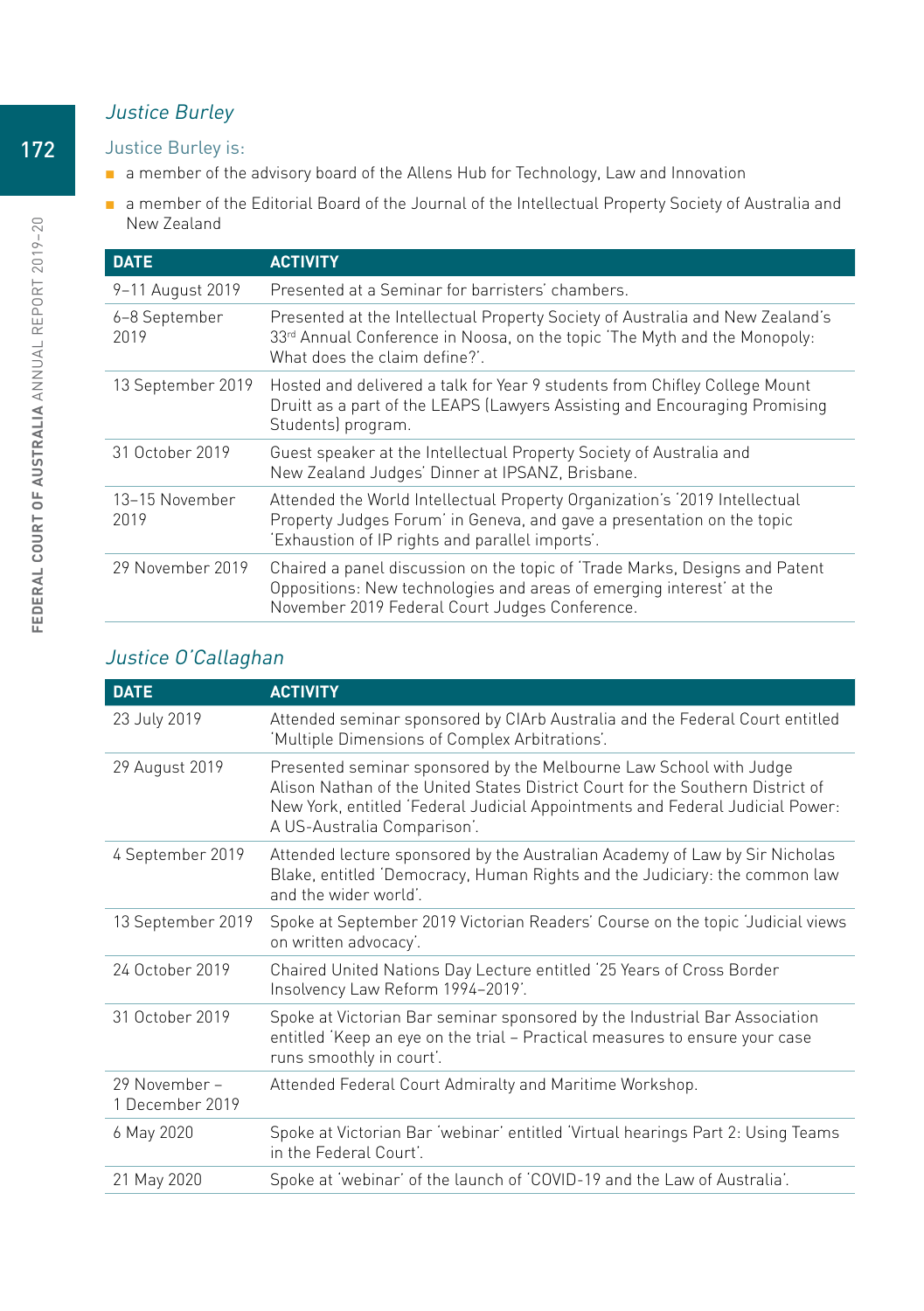# Justice R M Derrington

## Justice R M Derrington is:

■ an Adjunct Professor, TC Beirne School of Law at the University of Queensland

| <b>DATE</b>                          | <b>ACTIVITY</b>                                                                                          |
|--------------------------------------|----------------------------------------------------------------------------------------------------------|
| 27 August 2019                       | Panel Member for the Bar Practice Course Pleadings Session Q&A.                                          |
| 23 October 2019                      | Chaired the UN Day Lecture in Brisbane on '25 years of Cross Border<br>Insolvency Law Reform 1994-2019'. |
| 27 December 2019<br>– 9 January 2020 | Taught at the University of Queensland on 'Leading as Lawyers'.                                          |

## Justice Thomas

| <b>DATE</b>           | <b>ACTIVITY</b>                                                                                                                                        |
|-----------------------|--------------------------------------------------------------------------------------------------------------------------------------------------------|
| 18 July 2019          | Presented the National Lecture on Administrative Law at the 2019 Australian<br>Institute of Administrative Law National Administrative Law Conference. |
| 1 August 2019         | Hosted the Law Council of Australia liaison meeting regarding the AAT.                                                                                 |
| 4-5 September<br>2019 | Hosted a visit from Justice Dr Markus Thoma, Austrian Supreme<br>Administrative Court                                                                  |
| 6 September 2019      | Attended the 2019 Council of Australasian Tribunals NSW Conference and<br>chaired a session titled 'Social media – the power and the perils'.          |
| 10 October 2019       | Chaired the judging panel for the AAT Moot Competition 2019 Grand Final.                                                                               |
| 29 October 2019       | Attended and provided preliminary remarks at the Law Council of Australia<br>conference titled 'Callinan review: past reflections, future directions'. |
| 31 October 2019       | Met with Emeritus Professor Rosalind Croucher AM, President of the<br>Australian Human Rights Commission.                                              |
| 6 December 2019       | Chaired the Law Council of Australia's Hot Topics in Commonwealth<br>Compensation Seminar.                                                             |
| 29 January 2020       | Attended the Queensland Civil and Administrative Tribunal's 10 <sup>th</sup> Anniversary<br>Ceremony.                                                  |
| 21 February 2020      | Hosted the Law Council of Australia liaison meeting regarding the AAT.                                                                                 |

173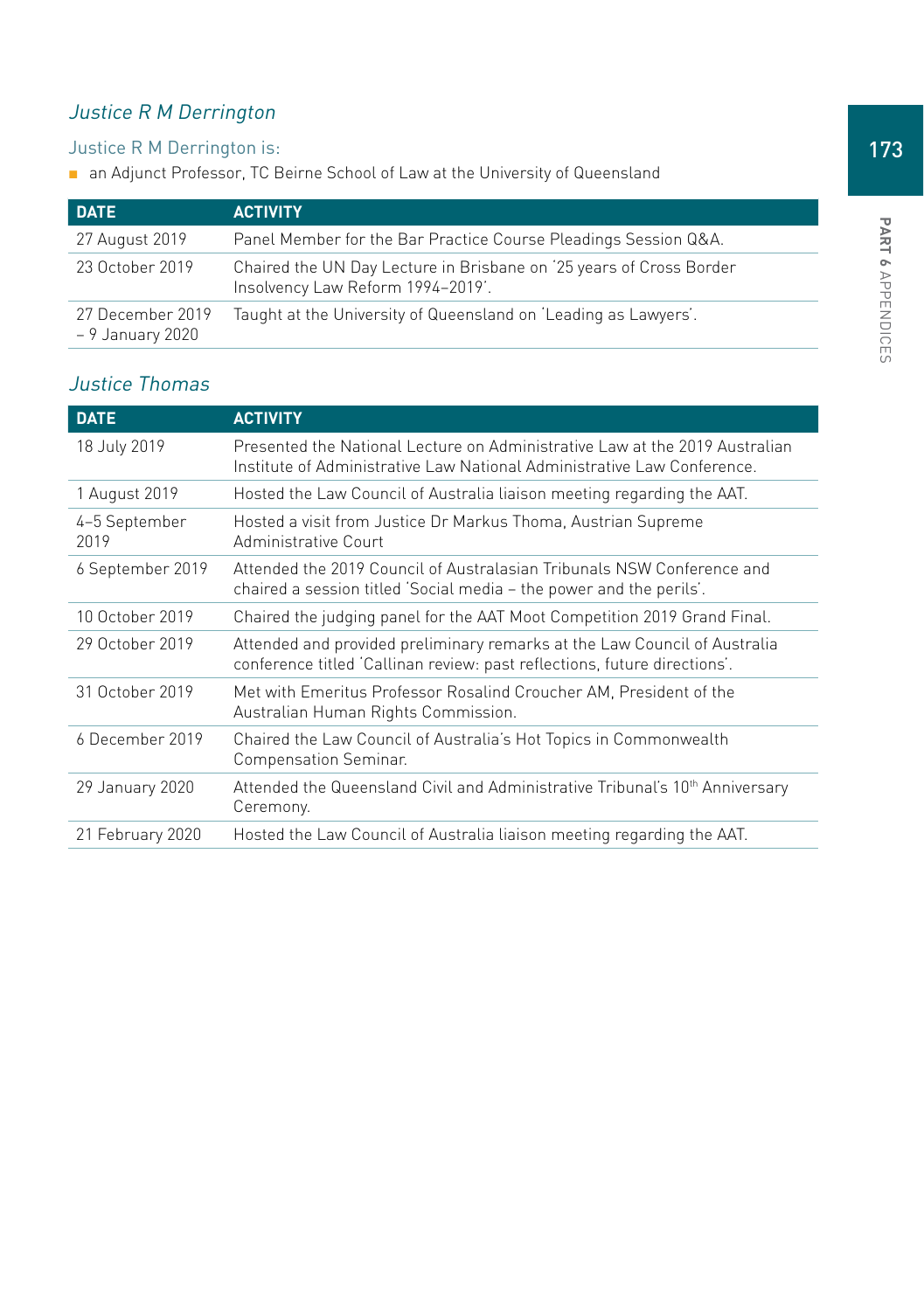#### Justice S C Derrington

#### Justice S C Derrington is:

- President of the Australian Law Reform Commission
- Emeritus Professor of the University of Queensland
- Vice-chair of the Council of the Australian Maritime College
- a Member of the Council of the Australian National Maritime Museum
- a Titular Member of the Comité Maritime International and a member of the International Working Groups on Cross-border Insolvency and Marine Insurance
- a Fellow of the Australian Academy of Law
- a Fellow of the Nautical Institute
- a Fellow of the Queensland Academy of Arts and Sciences
- a Member of the Admiralty Rules Committee
- a Community Ordinary Member of The College of Law Ltd

| <b>DATE</b>                      | <b>ACTIVITY</b>                                                                                                                                                                                                     |
|----------------------------------|---------------------------------------------------------------------------------------------------------------------------------------------------------------------------------------------------------------------|
| <b>July 2019</b>                 | Published note 'Family Law for the Future - A 'Radical' Recommendation'<br>[2019] Australian Law Journal 431-433.                                                                                                   |
| 5 July 2019                      | Judged semi-final of International Maritime Law Arbitration Moot in Rotterdam.                                                                                                                                      |
| 3 August 2019                    | Presented to the Law Council of Australia's Corporations Law Workshop<br>'The future of Australia's corporate law' in the Barossa Valley.                                                                           |
| 6 August 2019                    | Delivered address at the St John's College Academic Dinner 'Who is packing<br>your parachute?' at the University of Queensland.                                                                                     |
| 4 September 2019                 | Delivered paper at the Freedom 19 Conference 'Of shields and swords - let the<br>jousting begin!' in Sydney.                                                                                                        |
| 19-20 September<br>2019          | Participated in colloquium on 'Misleading Silence' as member of expert<br>reference group at University of Melbourne.                                                                                               |
| 25 September 2019                | Delivered paper to the Anglo/Australian Lawyers Society 'Class (actions).<br>Commerce, Culture and Crime' in London.                                                                                                |
| 24 October 2019                  | Panellist at McCullough Robertson 'Year 101 Women in Law' in Brisbane.                                                                                                                                              |
| 29-30 October<br>2019            | Delivered keynote address at Allens Corporate Crime Conference The ALRC<br>Inquiry to date: a preview of the Proposals' in Sydney and Melbourne.                                                                    |
| 7 November 2019                  | Delivered paper at Family Law Pathways Network 'The ALRC Report on the<br>Family Law System: the rationale for Recommendation 1' in Brisbane.                                                                       |
| 15 November 2019                 | Presented to Australia Awards in Indonesia: Integrated Criminal Justice<br>System for Access to Justice Program 'Law Reform in Australia' in Brisbane.                                                              |
| 21 November 2019                 | Delivered keynote address at Family Relationship Service Australia Conference<br>'Evolving Families and the continuing justification for rules particular to the<br>regulation of families' in the Hunter Valley.   |
| 28 November 2019                 | Delivered keynote address at the Charity Law Association of Australia and<br>New Zealand Conference 'Faith, hope and charity - religion as a public benefit<br>in modern Australia' at the University of Melbourne. |
| 30 November -<br>1 December 2019 | Presented at the Admiralty Judges' Workshop in Hepburn Springs.                                                                                                                                                     |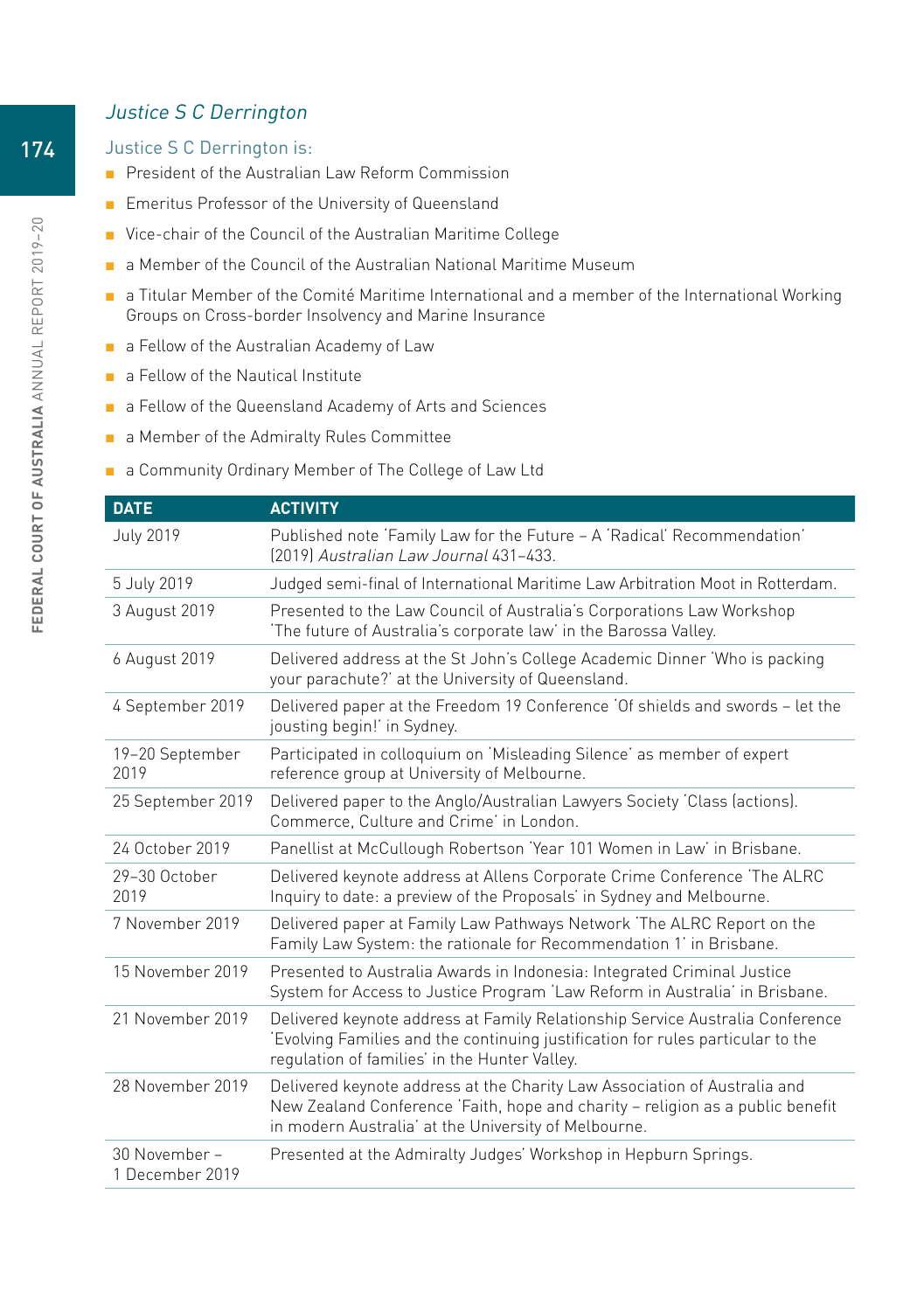| <b>DATE</b>                          | <b>ACTIVITY</b>                                                                                                                            |
|--------------------------------------|--------------------------------------------------------------------------------------------------------------------------------------------|
| 29 December 2019<br>- 9 January 2020 | Course convenor and lecturer 'Leading as Lawyers' at the University of<br>Queensland (in conjunction with the University of Tennessee).    |
| 24 January 2020                      | Judged pitches and presentations for the Sydney Law School Summer<br>Innovation Program at the University of Sydney.                       |
| 6 March 2020                         | Presented at Australian Bar Association and Queensland Bar Association<br>Conference 'Family Law Reform' in Brisbane.                      |
| 20 March 2020                        | Presented to the UNSW Family Law Intensive 'Family Law Reform' (via video<br>conferencel.                                                  |
| 21 May 2020                          | Presented to students at Queen's College within the University of Melbourne<br>(via video conference).                                     |
| 29 June 2020                         | Gave the keynote address to launch UNSW Law Journal Issue 43(2)<br>'Law Reform: Projects, Processes, and Pitfalls' (via video conference). |

## Justice Steward

| <b>DATE</b>     | <b>ACTIVITY</b>                                                                                                                     |
|-----------------|-------------------------------------------------------------------------------------------------------------------------------------|
| 31 October 2019 | Attended the Australian Bar Association Tax Workshop in Sydney.                                                                     |
| 28 January 2020 | Attended the Opening of the Legal Year Red Mass at St Patrick's Cathedral.                                                          |
| 11 March 2020   | Delivered keynote address at the Justice Hill Tax Institute Convention,<br>entitled 'The Judicial Work of the Hon Justice Edmonds'. |

## Justice Banks-Smith

#### Justice Banks-Smith is:

- Chair of the Law Advisory Board for the University of Notre Dame Law School (Fremantle)
- Chair of the Human Research Ethics Committee for Perth Children's Hospital
- a Member of the Australian Centre for International Commercial Arbitration WA State Committee

| <b>DATE</b>       | <b>ACTIVITY</b>                                                                                                                                                                               |
|-------------------|-----------------------------------------------------------------------------------------------------------------------------------------------------------------------------------------------|
| 2 August 2019     | Attended the Women Judges, Magistrates and Barristers Dinner, South Perth<br>Yacht Club.                                                                                                      |
| 28 August 2019    | Attended Herbert Smith Freehills Annual Alumni and Community event.<br>Postal Hall at the State Buildings.                                                                                    |
| 12 September 2019 | Hosted and delivered a talk for students of Hale School involved in its Year 11<br>Leadership program.                                                                                        |
| 17 September 2019 | Attended drinks function hosted by the Supreme Court of Western Australia<br>with the Women Members of the Western Australia Bar Association,<br>Supreme Court DMJC).                         |
| 9 October 2019    | Presented the 2019 David Malcolm Memorial Lecture: 'More Than Just'<br>Precedent: Perspectives on Judgment Writing', University of Notre Dame,<br>Craven Law Library, School of Law Building. |
| 24 October 2019   | Presented the 2019 United Nations Day Lecture: '25 Years of Cross Border<br>Insolvency Law Reform 1994-2019', Federal Court WA Registry.                                                      |
| 25 October 2019   | Attended the Western Australian Bar Association's Bar and Bench Dinner,<br>Royal Freshwater Bay Yacht Club.                                                                                   |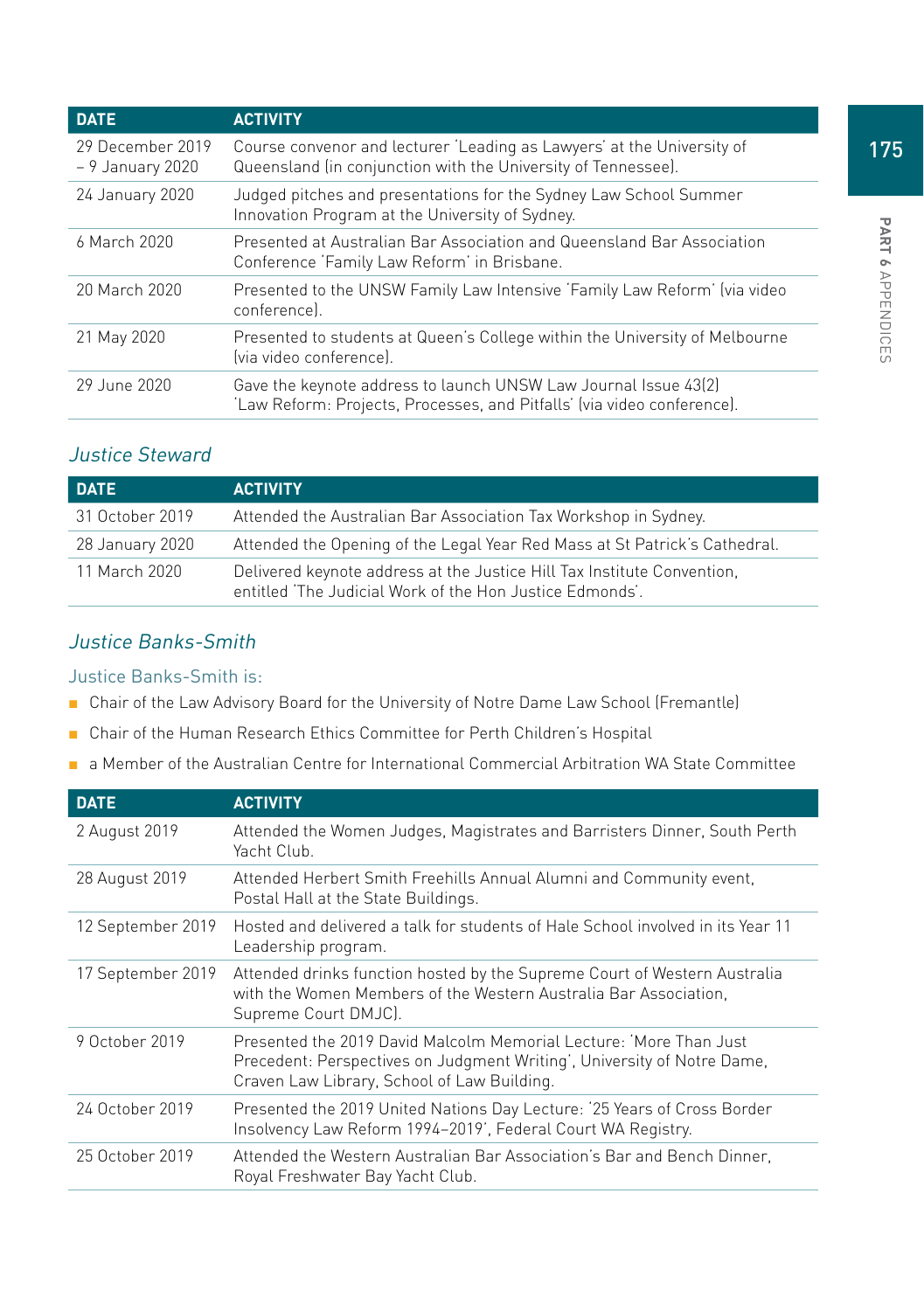|  | <b>DATE</b>      | <b>ACTIVITY</b>                                                                                                             |
|--|------------------|-----------------------------------------------------------------------------------------------------------------------------|
|  | 8 November 2019  | Attend the Carmel School Business Breakfast with The Hon Mathias Cormann.<br>Minister for Finance, Pan Pacific Hotel.       |
|  | 28 November 2019 | Attended Reception at Government House hosted by the Hon Kim Beazley AC<br>Governor of Western Australia and Ms Susie Annus |
|  | 5 December 2019  | Attended the Law Society of Western Australia's End of Year Celebration,<br>The Westin.                                     |
|  | 17 December 2019 | Attended the University of Notre Dame Graduation Ceremony, Notre Dame,<br>Drill Hall.                                       |
|  | 29 January 2020  | Attended the Western Australian 2019 New Silks' Celebration Drinks.<br>Supreme Court of WA, DMJC.                           |
|  | 31 January 2020  | Attended drinks function to mark the retirement of Justice Lindy Jenkins.<br>Supreme Court of WA, DMJC.                     |
|  | 11 March 2020    | Attended drinks function with WA Family Court Judges, Level 8, Federal Court.                                               |
|  | 23 March 2020    | Presented online CPD seminar for the Piddington Society on 'The ethics<br>of advocacy'.                                     |
|  |                  |                                                                                                                             |

## Justice Colvin

#### Justice Colvin is:

- a Committee Member of the National Judicial College of Australia Writing Better Judgments Committee
- a Fellow of the Australian Academy of Law

| <b>DATE</b>            | <b>ACTIVITY</b>                                                                                                                                                                                                  |
|------------------------|------------------------------------------------------------------------------------------------------------------------------------------------------------------------------------------------------------------|
| 5 July 2019            | Presided over mock trial for the Australian Bar Association's Essential Trial<br>Advocacy Court, Federal Court.                                                                                                  |
| 10-12 July 2019        | Attended and presented paper for session 'An Australian International<br>Commercial Court - Not a bad Idea or What a bad Idea' at the Australian Bar<br>Association's 2019 Conference: 'Convergence', Singapore. |
| 25 September 2019      | Participated in the Western Australia Bar Association's Best Practice Seminar<br>on 'Disclosure and Related Matters', Exchange Tower Conference Suite.                                                           |
| 10-12 February<br>2020 | Facilitated for the National Judicial College of Australia's Writing Better<br>Judgments Program.                                                                                                                |
|                        |                                                                                                                                                                                                                  |

## Justice Stewart

| <b>DATE</b>   | <b>ACTIVITY</b>                                                                                                                                                                        |
|---------------|----------------------------------------------------------------------------------------------------------------------------------------------------------------------------------------|
| 18 July 2019  | Attended The Uluru Statement from the Heart: constitutional recognition of the<br>Voice symposium with The Hon Murray Gleeson AC QC at Gilbert + Tobin.                                |
| 24 July 2019  | Delivered the Maritime Law Association of Australia and New Zealand<br>Lunchtime Lecture entitled 'Salvage Learnings from the Thor Commander'.                                         |
| 1 August 2019 | Attended official reception at the invitation of Ambassador Mr Patricio Powell<br>of Chile and Captain Claudio Maldonado on board the TS Esmeralda at HMAS<br>Kuttabul, Woolloomooloo. |
| 7 August 2019 | Attended the Alinea Chambers official opening by the Governor of NSW,<br>Her Excellency the Hon Margaret Beazley AC QC.                                                                |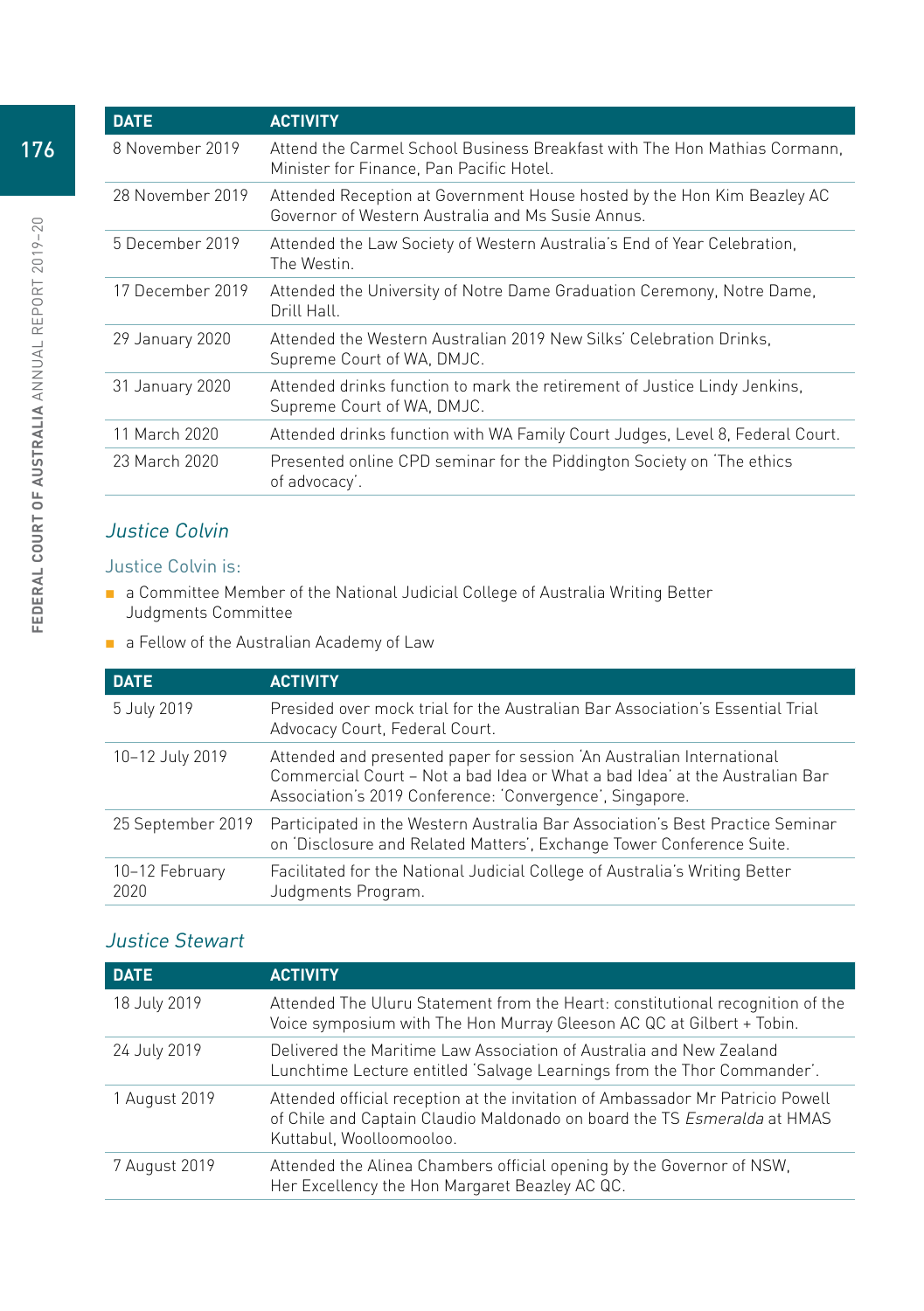| <b>DATE</b>            | <b>ACTIVITY</b>                                                                                                                                                                                                                                                                                                                                                                         |
|------------------------|-----------------------------------------------------------------------------------------------------------------------------------------------------------------------------------------------------------------------------------------------------------------------------------------------------------------------------------------------------------------------------------------|
| 15 August 2019         | Attended public address delivered by The Hon Michael Kirby AC CMG and<br>Professor Stefan Petrow of the University of Tasmania on the life of Sir Francis<br>Villeneuve Smith, the third Chief Justice of Tasmania, and the issues of colonial<br>and postcolonial racism in Australia. Hosted by the Federation Press in<br>association with the Francis Forbes Society.               |
| 16 August 2019         | Attended luncheon for the Hon Justice Tony Poon, from the Court of First<br>Instance of the High Court in Hong Kong and the accompanying delegation<br>in Sydney.                                                                                                                                                                                                                       |
| 22 August 2019         | Attended the Banco Chambers annual reception for the legal profession.                                                                                                                                                                                                                                                                                                                  |
| 28 August 2019         | Attended the John Lehane Memorial Lecture presented by Lord Sales,<br>Justice of the Supreme Court of the United Kingdom, on the topic The<br>interface between contract and equity'.                                                                                                                                                                                                   |
| 29 August 2019         | Attended the Peter McMullin Centre on Statelessness and Federal<br>Court lecture on the topic 'The Boundaries of Refugee Protection:<br>A Comparative View'.                                                                                                                                                                                                                            |
| 12 September 2019      | Delivered a paper entitled 'Writ or Wrong? Protecting against a change in<br>ownership before the vessel is arrested' at the 46 <sup>th</sup> annual conference of<br>MLAANZ in Auckland, New Zealand.                                                                                                                                                                                  |
| 17 September 2019      | Attended the third International Arbitration Seminar, an initiative of the CIArb<br>Australia and the Federal Court, chaired by the Hon Justice Middleton, the<br>panel presented on the topic 'International Arbitration and the Art of Strategy'.                                                                                                                                     |
| 18 September 2019      | Attended the Australian Association of Constitutional Law seminar on the topic<br>'Inconsistency'.                                                                                                                                                                                                                                                                                      |
| 19 September 2019      | Attended the New Chambers annual reception for the legal profession.                                                                                                                                                                                                                                                                                                                    |
| 26 September 2019      | Attended the annual Australian Maritime and Transport Arbitration<br>Commission (AMTAC) address in Sydney delivered by Ms Amy Gulhot,<br>Assistant Secretary, Agriculture and Food Trade, Office of Trade Negotiations,<br>Dept of Foreign Affairs and Trade.                                                                                                                           |
| 7 October 2019         | Participated in the Maritime Cross-Border Insolvency Round-table at the<br>Centre for Maritime Law, Faculty of Law, National University of Singapore,<br>at the invitation of the Director, Professor Stephen Girvin.                                                                                                                                                                   |
| 24 October 2019        | Delivered the 2019 Richard Cooper Memorial Lecture entitled 'The fluctuating<br>incidence of the burden of proof under the Hague-Visby Rules: the implications<br>of Volcafe v CSAV [2019] AC 358 for the position in Australia' at the Federal<br>Court, Brisbane, at the invitation of Professor Patrick Parkinson, Dean of the<br>TC Beirne School of Law, University of Queensland. |
| 28 October 2019        | Attended a special sitting of the Federal Court and reception to welcome and<br>congratulate new Senior Counsel in NSW.                                                                                                                                                                                                                                                                 |
| 31 October 2019        | Attended the Australian Bar Association (in association with the Federal Court)<br>Tax Conference and Dinner in Sydney.                                                                                                                                                                                                                                                                 |
| 12 November 2019       | Attended the Australian Association of Constitutional Law special expert panel<br>discussion of the recent decision of the United Kingdom Supreme Court in the<br>Prorogation Case: R (Miller) v Prime Minister; Cherry v Advocate-General for<br>Scotland [2019] UKSC 41 by Professor Anne Twomey and Michael Sexton SC.                                                               |
| 14 November 2019       | Attended the YES Anniversary Cocktail Celebration at the Parliament of NSW.                                                                                                                                                                                                                                                                                                             |
| 27–28 November<br>2019 | Attended the Judges' Meeting and Joint Conference between the Federal Court<br>and Law Council of Australia on Intellectual Property in Melbourne.                                                                                                                                                                                                                                      |

177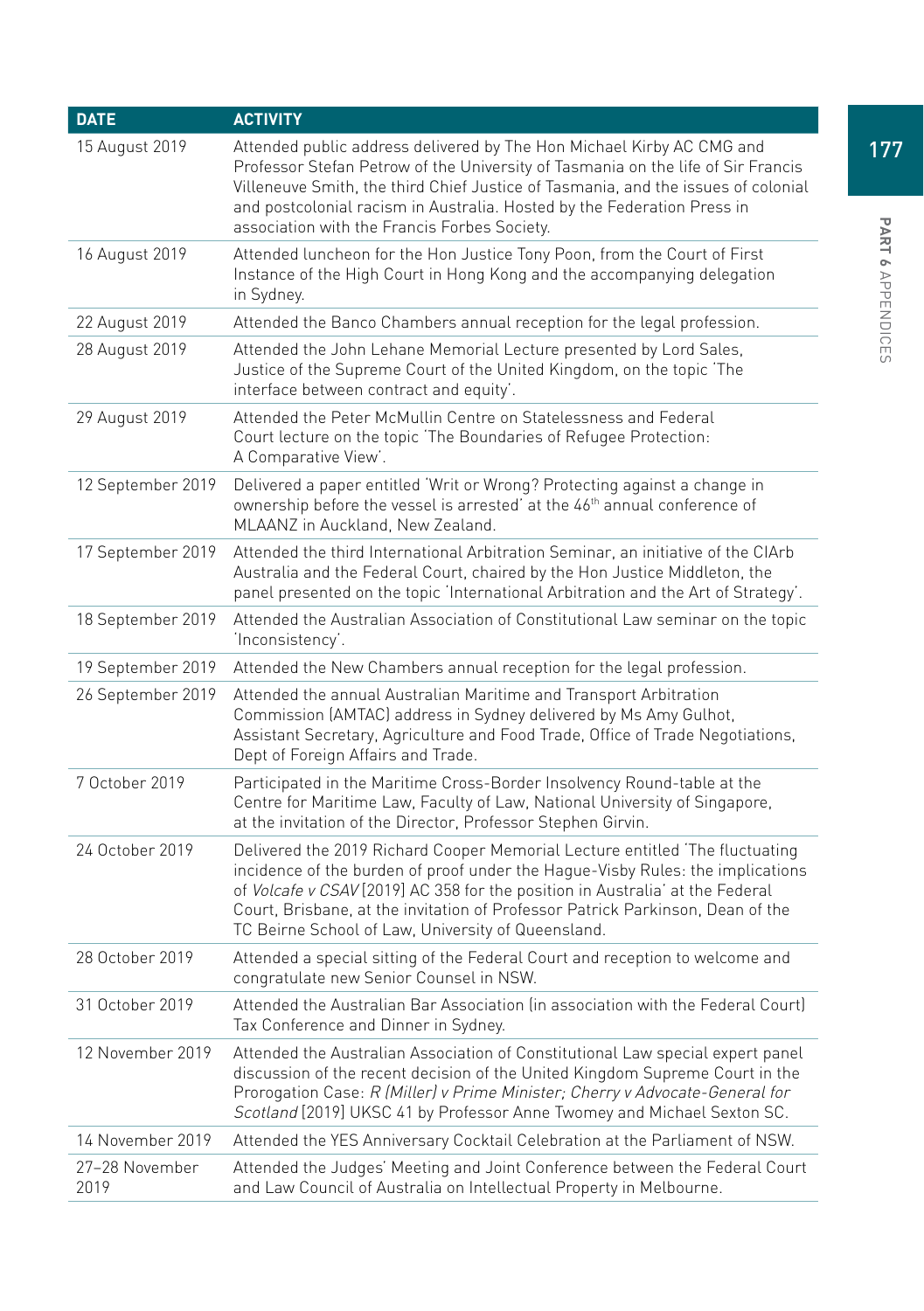| <b>DATE</b>                      | <b>ACTIVITY</b>                                                                                                                                                                                                                                                                                         |
|----------------------------------|---------------------------------------------------------------------------------------------------------------------------------------------------------------------------------------------------------------------------------------------------------------------------------------------------------|
| 30 November - 1<br>December 2019 | Participated in the Admiralty Judges' Retreat at Hepburn Springs,<br>VIC. Presented two seminars: 'A practical arrest scenario: the arrest,<br>management and sale of a ship' with Justice Rares and 'Limitation of Liability'<br>with Justice McKerracher.                                             |
| 5 December 2019                  | Attended the annual Judicial Cocktail Reception at the Law Society of NSW.                                                                                                                                                                                                                              |
| 13 December 2019                 | Attended the Human Rights Awards 2019 ceremony in Sydney.                                                                                                                                                                                                                                               |
| 10 February 2020                 | Attended the New Chambers tax barristers function.                                                                                                                                                                                                                                                      |
| 11 February 2020                 | Attended the Banco Chambers official opening by the Governor of NSW,<br>Her Excellency the Hon Margaret Beazley AC QC.                                                                                                                                                                                  |
| 20-26 February<br>2020           | Participated in the Indigenous Clerkship Program at the Federal Court.                                                                                                                                                                                                                                  |
| 21 February 2020                 | Attended the Gilbert + Tobin Centre of Public Law UNSW 2020 Constitutional<br>Law Conference in Sydney.                                                                                                                                                                                                 |
| 3 March 2020                     | Attended the Australian Association of Constitutional Law address on the<br>constitutional issues arising out of the High Court's significant decision in<br>Love v Commonwealth; Thoms v Commonwealth [2020] HCA 3 presented by<br>the Governor of NSW, Her Excellency the Hon Margaret Beazley AC QC. |
| 9 March 2020                     | Delivered a paper entitled The role of courts in supporting arbitration: a review<br>of recent developments in the Asia-Pacific' (by video conference from Sydney)<br>at the 21 <sup>st</sup> International Congress of Maritime Arbitrators Conference in Rio de<br>Janeiro, Brazil.                   |
| 29 May 2020                      | Attended Gilbert + Tobin Centre of Public Law responses to COVID-19 webinar<br>on COVID-19 and Cruise Ships.                                                                                                                                                                                            |
| 4 June 2020                      | Attended the Australian Bar Association Tax Committee online drinks.                                                                                                                                                                                                                                    |
| 22 June 2020                     | Attended Gilbert + Tobin Centre of Public Law responses to COVID-19 webinar<br>on Human Rights Restrictions and Proportionality.                                                                                                                                                                        |
| 23 June 2020                     | Attended the FCA national admiralty online seminar on 'Cruise ships,<br>COVID-19 and consumer' by Professor Kate Lewins and Professor Elise Bant.                                                                                                                                                       |

## Justice O'Bryan

#### Justice O'Bryan is:

■ the Federal Court's representative for the Victorian Judicial Officers Aboriginal Cultural Awareness Committee

| <b>DATE</b>       | <b>ACTIVITY</b>                                                                                                                                                                                                                                                   |
|-------------------|-------------------------------------------------------------------------------------------------------------------------------------------------------------------------------------------------------------------------------------------------------------------|
| 28 August 2019    | Attended The John Lehane Memorial Lecture presented by Lord Sales,<br>Justice of the Supreme Court of the United Kingdom on the interface between<br>contract and equity at the Supreme Court of NSW in Sydney.                                                   |
| 30-31 August 2019 | Attended the 2019 Competition and Consumer Law Workshop in Melbourne<br>organised by the Law Council of Australia.                                                                                                                                                |
| 4 September 2019  | Attended the presentation by Sir Nicholas Blake on Democracy, Human Rights<br>and the Judiciary: the common law and the wider world organised by the<br>Australian Academy of Law, held at the Federal Court in Melbourne and<br>chaired by Chief Justice Allsop. |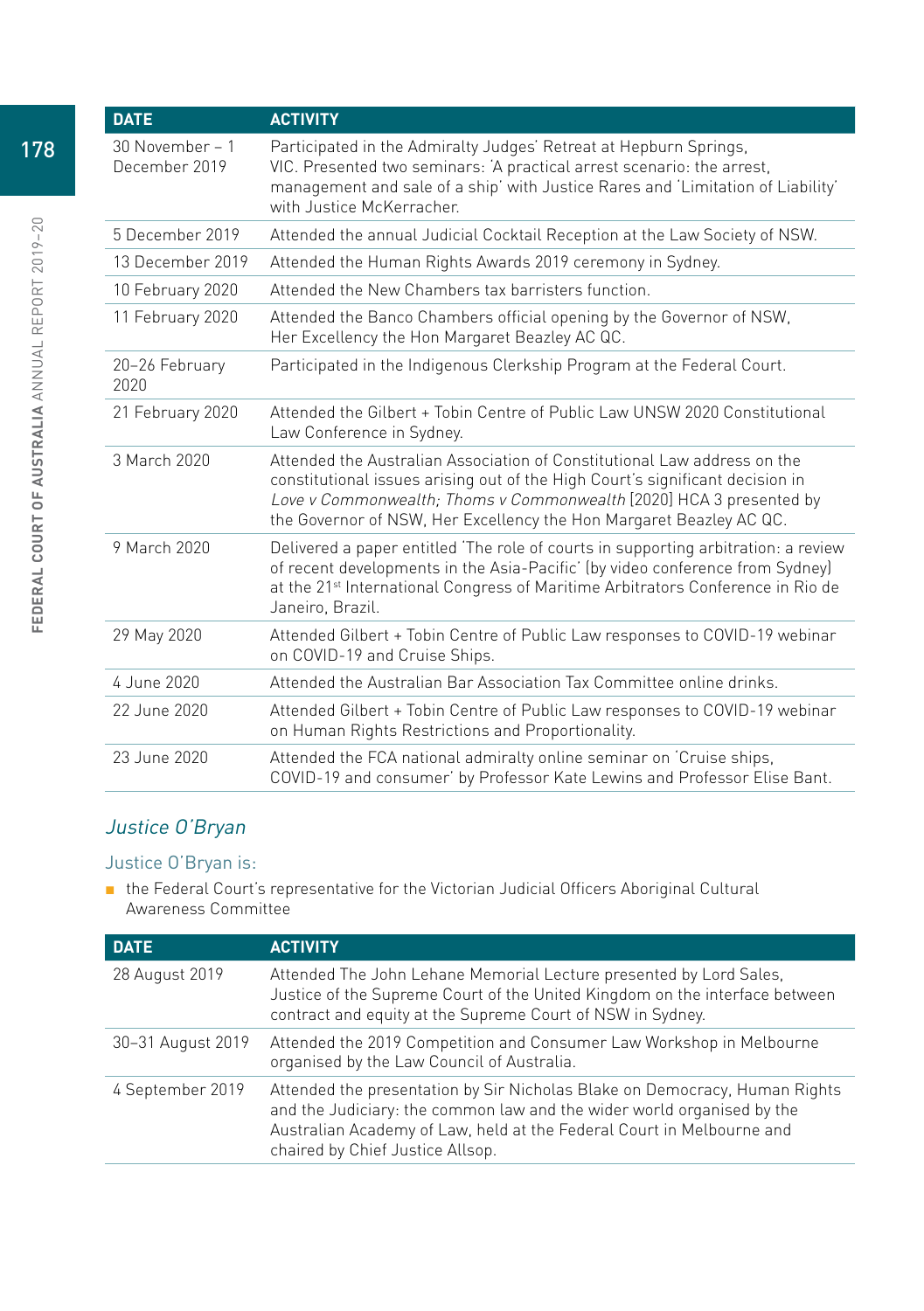| <b>DATE</b>      | <b>ACTIVITY</b>                                                                                                                                                    |
|------------------|--------------------------------------------------------------------------------------------------------------------------------------------------------------------|
| 16 October 2019  | Chaired a seminar on recent developments in misleading and unconscionable<br>conduct organised by Monash University and held at the Federal Court<br>in Melbourne. |
| 19 February 2020 | Attended the CommBar Annual Cocktail Party hosted by Chief Justices Allsop<br>and Ferguson.                                                                        |
| 4 March 2020     | Attended an afternoon tea for the Indigenous Clerkship program at the<br>Supreme Court of Victoria in Melbourne.                                                   |
| 12 March 2020    | Attended the Judicial College of Victoria Koori Twilight Program 'Voice. Treaty.<br>Truth-The Long Road to Recognition'.                                           |

# Justice Jackson

| <b>DATE</b>            | <b>ACTIVITY</b>                                                                                                                                                  |
|------------------------|------------------------------------------------------------------------------------------------------------------------------------------------------------------|
| 5 July 2019            | Presided over Mock Trial for the Australian Bar Association's Essential Trial<br>Advocacy Court, Federal Court.                                                  |
| 7 August 2019          | Attended the Alinea Chambers Official Launch, Melbourne.                                                                                                         |
| 17-18 August 2019      | Coached at the Law Society's annual Practical Advocacy Weekend,<br>Children's Court of Western Australia.                                                        |
| 17 September 2019      | Attended Supreme Court Drinks with the Women Members of the Western<br>Australia Bar Association, Supreme Court DMJC.                                            |
| 25 September 2019      | Participated in the Western Australia Bar Association's Best Practice Seminar<br>on 'Disclosure and Related Matters', Exchange Tower Conference Suite.           |
| 26 September 2019      | Attended the Women Lawyers of Western Australia 'Meet the Judiciary'<br>Function, Supreme Court, Stirling Gardens.                                               |
| 2 October 2019         | Attended the 2019 John Toohey AC QC Oration: 'The Development of Native Title:<br>Opening Our Eyes to Shared History', delivered by Justice Michelle Gordon AC.  |
| 24 October 2019        | Attended the 2019 UN Day Lecture: '25 Years of Cross Border Insolvency<br>Law Reform 1994-2019', Presented by Justice Banks-Smith, Federal Court<br>WA Registry. |
| 6 November 2019        | Attended the 2019 Sir Francis Burt Oration delivered by the Hon Robert S<br>French AC: 'The Law in a Climate of Change', Supreme Court, Stirling Gardens.        |
| 11-15 November<br>2019 | Attended the National Judicial Orientation Program, Gold Coast, Qld.                                                                                             |
| 5 December 2019        | Attended the Law Society of Western Australia's End of Year Celebration,<br>The Westin.                                                                          |
| 12 December 2019       | Attended the Quayside Chambers Second Annual Oration presented by the Hon<br>Justice AS Bell: 'Gambling and Law in the 21st Century', Quayside Chambers.         |
| 29 January 2020        | Attended the Western Australian 2019 Silk's Announcement Celebration Drinks,<br>Supreme Court of WA, DMJC.                                                       |
| 31 January 2020        | Attended Drinks to mark the retirement of Justice Lindy Jenkins,<br>Supreme Court of WA, DMJC.                                                                   |
| 3 February 2020        | Acted as judge for the University of Western Australia Jessup Moot,<br>UWA Law School.                                                                           |
| 21 February 2020       | Presented speech 'Artificial Intelligence in the Judicial Process' at Fremantle<br>Law Conference.                                                               |